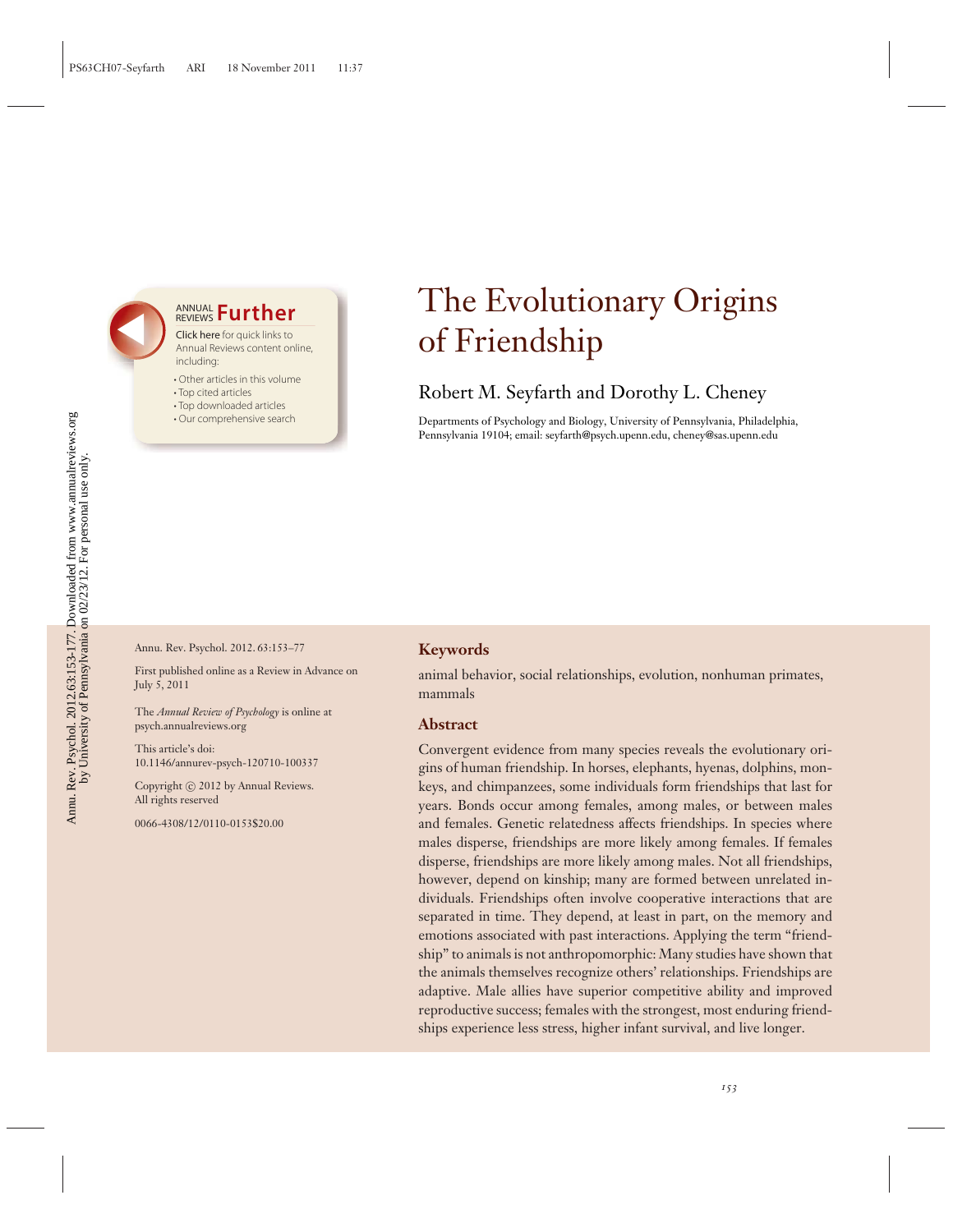| INTRODUCTION                         | 154 |
|--------------------------------------|-----|
| HISTORICAL BACKGROUND                | 155 |
| THE DATA                             | 156 |
| Baboons                              | 156 |
| Chimpanzees                          | 157 |
| Other Species                        | 159 |
| WHO FORMS FRIENDSHIPS?               | 160 |
| Attraction to Matrilineal Kin        | 160 |
| Attraction to Age-Mates Who May      |     |
| Be Patrilineal Siblings              | 161 |
| Attraction to Individuals of Similar |     |
| Dominance Rank                       | 162 |
| IS "RELATIONSHIP" AN                 |     |
| <b>INAPPROPRIATE,</b>                |     |
| <b>ANTHROPOMORPHIC</b>               |     |
|                                      | 162 |
| Memory of the Past, Not              |     |
| Projection into the Future           | 163 |
| Implicit Knowledge                   | 163 |
| The Recognition of Other             |     |
| Animals' Relationships               | 163 |
| Many Behaviors Are Not Contingent    |     |
| Responses to Current Need            | 165 |
| <b>ANIMALS' KNOWLEDGE OF</b>         |     |
| <b>RELATIONSHIPS AFFECTS</b>         |     |
| THEIR BEHAVIOR                       | 166 |
| MECHANISMS                           | 168 |
| EVOLUTION                            | 169 |
| SUMMARY                              | 171 |
|                                      |     |

### **INTRODUCTION**

Nature teaches beasts to know their friends. (Shakespeare, *Coriolanus*)

Humans form close, enduring relationships and benefit from them. Having a strong social network reduces stress, lowers the risk of disease, and increases longevity (Berkman et al. 2004, Holt-Lunstad et al. 2010). Humans also classify relationships, giving them names like sisters, friends, lovers, allies, or rivals. Each name carries assumptions about the thoughts and emotions that underlie a relationship and reveals our expectations about how the individuals involved (including ourselves) will behave in the future, even in novel situations. Like forming relationships, recognizing and classifying the relationships that exist among others is adaptive because it helps us understand and predict peoples' behavior.

There continues to be debate about the extent to which our social relationships are unique, requiring cognitive skills that appear to be limited to humans, such as language, planning, and the ability to anticipate events long into the future. There is growing evidence, however, that at least some aspects of human social relationships find parallels in the behavior and cognition of animals. In many species, individuals not only form close, enduring social bonds but also recognize these bonds in others.

Of course, scientists have known for years that males and females in many species form pair bonds in which partners cooperate in the care and feeding of offspring. The ecological and social factors that favor the evolution of monogamy are now well known (see Alcock 2009 for review). In birds, the behavior of partners is often beautifully synchronized, and bonds may persist for years. In barnacle geese (*Branta leucopsis*), pairs that maintain long-lasting pair bonds have higher lifetime reproductive success than those with shorter pair durations (Black 2001).

But what about the evolution of close, enduring social bonds that are not directly related to mating: bonds among females, for example, or among males? Here we review recent studies of these long-term relationships in animals. For simplicity, we call them "friendships" (Silk 2005). Our goal is to shed light on the evolution and adaptive value of human friendship. We focus primarily on nonhuman primates because of their close evolutionary relationship to humans and because the most abundant data come from monkeys and apes; however, we also discuss intriguing results from studies of hyenas, elephants, dolphins, and lions. We focus primarily on field research because one goal of this review is to consider how stable, enduring friendships might have evolved.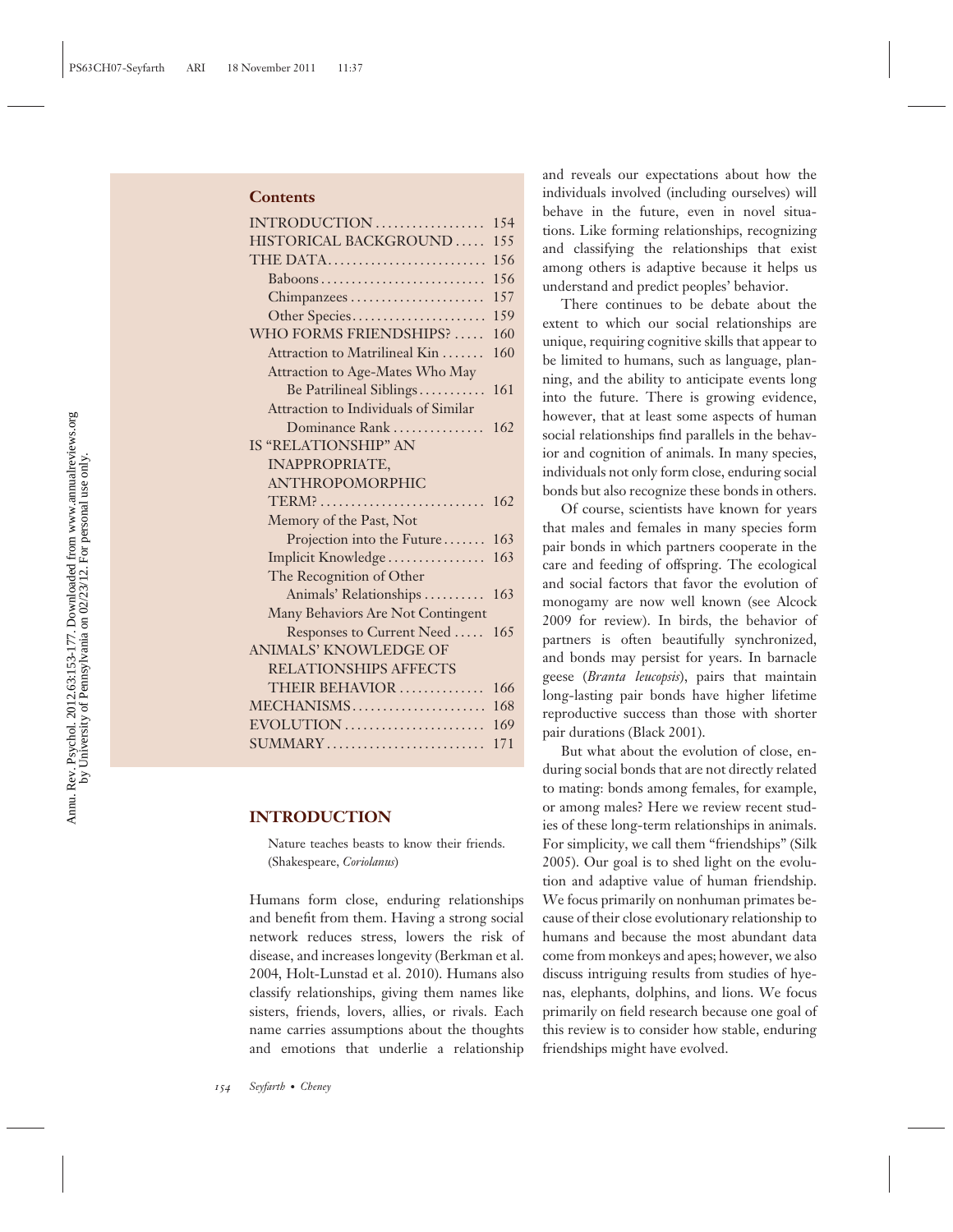#### **HISTORICAL BACKGROUND**

The scientific study of social relationships in animals began in the 1960s and 1970s, with Harlow's research on "the affectional systems" (Harlow & Harlow 1965) and Hinde's study of behavioral development, attachment, and the consequences of temporary separation in mother and infant rhesus monkeys (*Macaca mulatta*). In order to track the mother-infant interaction over time, Hinde developed measures that quantified the relative roles of mother or infant in maintaining their relationship (see Hinde 1979 for review). Several important results emerged.

First, different pairs had measurably different relationships that remained stable from one age period to the next, and these differences had predictive power. For example, the behavioral consequences of a brief separation between mother and infant were best predicted not by individual attributes such as the infant's age, sex, or the mother's experience, but by characteristics of the relationship before separation occurred. Infants who showed the greatest distress were those who had, before separation, been relatively more active than their mothers in maintaining physical contact (Hinde 1979).

Second, events early in life, such as a temporary separation, were correlated with persistent, long-term changes in behavior. Although it had long been accepted that events during human development could have long-term consequences, Hinde's experiments were the first to suggest a similar phenomenon in nonhuman species.

Third, the dynamics of each mother-infant relationship could only be understood in the context of the animals' relationships with others in their group. Somewhat surprisingly, infants removed from their group and kept in isolation exhibited less stress upon reunion than did infants who remained with their group while their mothers were removed. The explanation, however, lay in the mother's need to restore her own social relations with others after separation. Mothers who had been removed from

the group—especially some less sociable, lowranking individuals—were less responsive to their infants upon reunion than were mothers whose infants had been removed but whose own relationships with others had not been disrupted (Hinde 1979).

Based on these and other observations, Hinde (1976) developed a conceptual scheme for the study of social relationships in animals. Scientists should begin, he argued, by collecting data on social interactions. In monkeys, these were behaviors including grooming, aggression, play, the maintenance of proximity, or the formation of coalitions (which occur when two animals join to direct aggression against a third). Different dyads could then be compared according to the content, quality, and temporal patterning of their interactions. These factors defined their relationship.

Strong, enduring social bonds pose problems for causal theories of behavior because the interactions that define them are often separated in time. In chimpanzees, for example, males who groom together most often are also those most likely to share meat, yet the two activities do not always occur together (see below). What causes the correlation between these behaviors? As we attempt to understand the underlying mechanisms, we confront what our colleague David Premack once called "the Russian Novel Problem": Over any period of time, so many events occur in the lives of two individuals—all remembered and potentially related in so many different ways—that it becomes impossible to know what caused what (see also de Waal 2008). If two chimpanzees groom on a Tuesday afternoon, share meat on Thursday morning, form a coalition on Friday, then groom again on Saturday, how do we know what caused Saturday's grooming? Should the most recent event be given the greatest weight? What about the memory of past interactions, or the cumulative effects of successive interactions over time, or the possibility that a single, pivotal event can have long-term consequences (recall Hinde's data on the long-term consequences of separation)?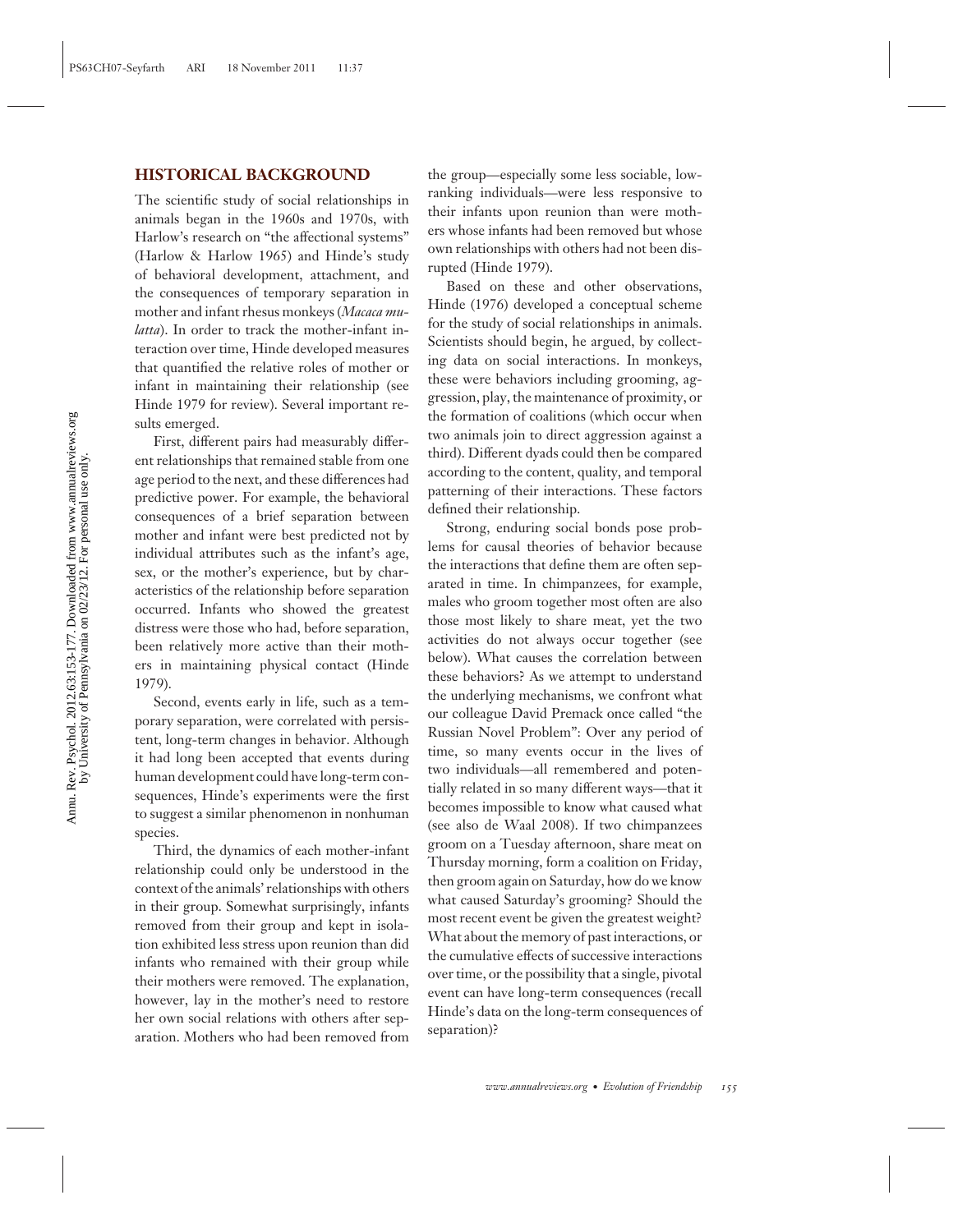Long-term bonds pose problems for evolutionary theories of behavior because they often involve interactions such as grooming that are of relatively low cost and apparently have no direct link to reproduction or survival. Granted, many friendships involve kin, but as we shall see they are by no means limited to close genetic relatives. Why has this behavior evolved?

#### **THE DATA**

#### **Baboons**

Some of the most detailed data on long-term relationships in any animal species come from two studies of baboons (*Papio* spp.), one conducted for over 30 years in Amboseli National Park, Kenya and another conducted for over 16 years in the Moremi Game Reserve, Botswana. The two sites are 1500 miles apart and involve two different subspecies, *Papio hamadryas cynocephalus* in Amboseli and *P. h. ursinus* in Moremi. Given this geographical and phylogenetic separation, the convergence in their results is striking.

Baboons live throughout Africa in multimale, multifemale groups of 50–150 individuals. Males and females have strikingly different life histories. From the moment they are born, infants of both sexes interact at high rates not only with their mothers but also with those individuals who are also attracted to their mother: their maternal siblings, their mother's maternal sisters, and their maternal grandmother if she is alive. Among male offspring, bonds with matrilineal kin decline in strength with age, ending altogether around adolescence or early adulthood (9–10 years of age) when the male leaves his natal group and emigrates to another. Females, by contrast, remain in their natal group throughout their lives, forming strong friendships with matrilineal kin and sometimes other individuals (see below). Female acquire dominance ranks immediately below those of their mothers. As a result, the stable core of a baboon group consists of a hierarchy of matrilines in which all members of, say, matriline B outrank or are outranked by all members of matrilines C and A, respectively. Rank relations are generally stable over time, with few reversals occurring either within or between families. Females can live for up to 30 years in the wild.

To analyze the behavior of adult females in Amboseli, Silk et al. (2003; 2006a,b) developed a composite sociality index (CSI) based on grooming and proximity. Using the CSI, they measured the extent to which each femalefemale dyad differed from the mean for all dyads. They also calculated for each dyad the distribution of grooming between partners and measured for each individual the stability of social preferences (that is, the identity of her top three partners) over several years. Silk et al. (2010a) used similar methods to analyze adult female behavior in Moremi.

In both Amboseli ( $N = 1,430$  dyads) and Moremi ( $N = 975$ ), most dyads formed weak, impermanent social bonds. A smaller number formed strong, enduring friendships. Female social relationships were thus highly differentiated. The best predictor of bond strength was matrilineal kinship: Especially mothers and daughters but also sisters had significantly stronger bonds than other categories of dyads. In Moremi, for example, the mean value of the CSI was by definition 1.0. The median value was 0.45, and approximately 10% of all values were greater than 2.0. The mean CSI value for mothers and daughters was three times higher than that for sisters and nearly 15 times higher than that for unrelated dyads (Silk et al. 2010a). In both studies, matrilineal kin—particularly mothers and daughters had the most equitable grooming relationships. In Moremi, matrilineal kin had higher rates of aggression than unrelated dyads, but aggressive interactions constituted a smaller portion of their total interactions than in unrelated dyads. In both Amboseli and Moremi, coalitions occurred most often among matrilineal kin. Finally, in both studies matrilineal kin again, particularly mothers and daughters and sisters—formed the most stable, enduring social bonds (Silk et al. 2006a,b; 2010a).

Demographic events such as predation limited the ability of females to maintain enduring social bonds. In Moremi, only 50% of adult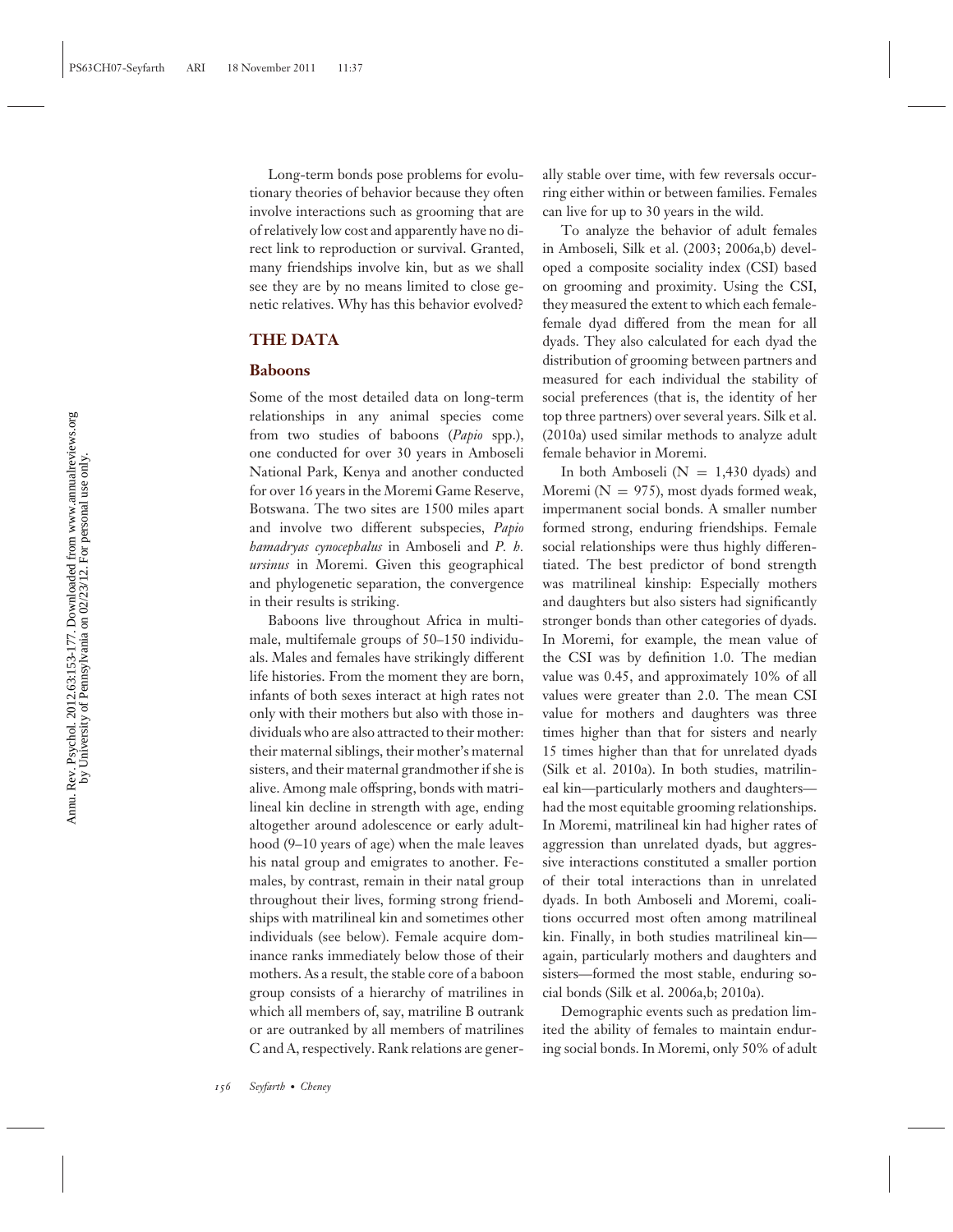female dyads were coresident for at least three years; 18% were coresident for at least five years. Mother-daughter dyads were most likely to maintain a strong bond over all possible years. Sisters, age-mates, and unrelated individuals were less likely to do so, in that order.

Two other factors affected the strength of social bonds, again in both studies. Correcting for kinship, females closer in age formed stronger social bonds than those whose ages were more disparate. Females closer in age also had more equitable grooming relationships and, in Moremi, supported each other in coalitions at higher rates. In both studies, females closer in age had more stable, enduring bonds than did females of disparate age. Second, females in both studies formed stronger bonds with unrelated females of adjacent rank than with those of more disparate rank. The effect of rank distance was independent of the effects of kinship and age. Although by some measures females closer in rank had bonds that were stronger than those involving females of more disparate ranks, the effects of rank-distance were not as consistent and clear as the effects of matrilineal kinship or age (Silk et al. 2006a,b, 2010a).

Finally, baboon males and lactating females also form strong friendships. These bonds are thought to have evolved as a response against the threat of infanticide by recent immigrant males (Palombit et al. 2000). Like sexual consortships without the sex, male-female friendships are characterized by high rates of proximity, grooming, and mutual support (see Nguyen et al. 2009 for review). In many cases the male friend is the infant's father (Moscovice et al. 2010), but in all cases the male is a longterm resident who was present in the group when the infant was conceived. Formation of a friendship appears to mitigate the stress experienced by lactating females when a potentially infanticidal male enters the group (Beehner et al. 2005, Engh et al. 2006) and may increase infant survivorship (Palombit et al. 2000, Weingrill et al. 2000). The friendship ends if the infant dies or the mother resumes sexual cycling.

#### **Chimpanzees**

The society of chimpanzees (*Pan troglodytes*) is strikingly different from that of baboons, yet when it comes to friendships the two species are very similar: Some individuals interact rarely while others interact often, forming stable, long-term bonds that can last for ten years or more.

Chimpanzees live in fission-fusion communities that range in size from 20 to 150 animals. Within each community, individuals form temporary parties of 2–50 animals that fluctuate in size and composition throughout the day (Boesch 2009, Newton-Fisher 2002). Males are generally more social than females: Parties usually include more males than females, and solitary individuals are more likely to be female than male (e.g., Boesch 2009).

After reaching sexual maturity at roughly 11 years of age, most females disperse from their natal community and join another. Males, in contrast, remain in their natal community for life, becoming adult at roughly 16 years of age (Boesch 2009, Goodall 1986). In the wild, chimpanzee males can live into their 30s; chimpanzee females into their 40s or even 50s (Hill et al. 2001).

At any one time, the males in a community can be arranged in a linear, transitive dominance hierarchy (Goodall 1986, Newton-Fischer 2004, Wittig & Boesch 2003a). High rank is associated with high rates of aggression, displays, and coalition formation (see Muller & Mitani 2005 for review). Coalitions between individual males can persist for years or be surprisingly changeable over days and weeks, as males opportunistically "shift their investment in different relationships" during periods of instability (Newton-Fisher 2002, p. 135). The male members of a community also join together in territorial boundary patrols that may include violent, coalitionary attacks on the males in neighboring communities. When successful, these attacks appear to increase the community's access to food resources (Mitani et al. 2010). Roughly 25% to 33% of all patrols involve contact with the males of another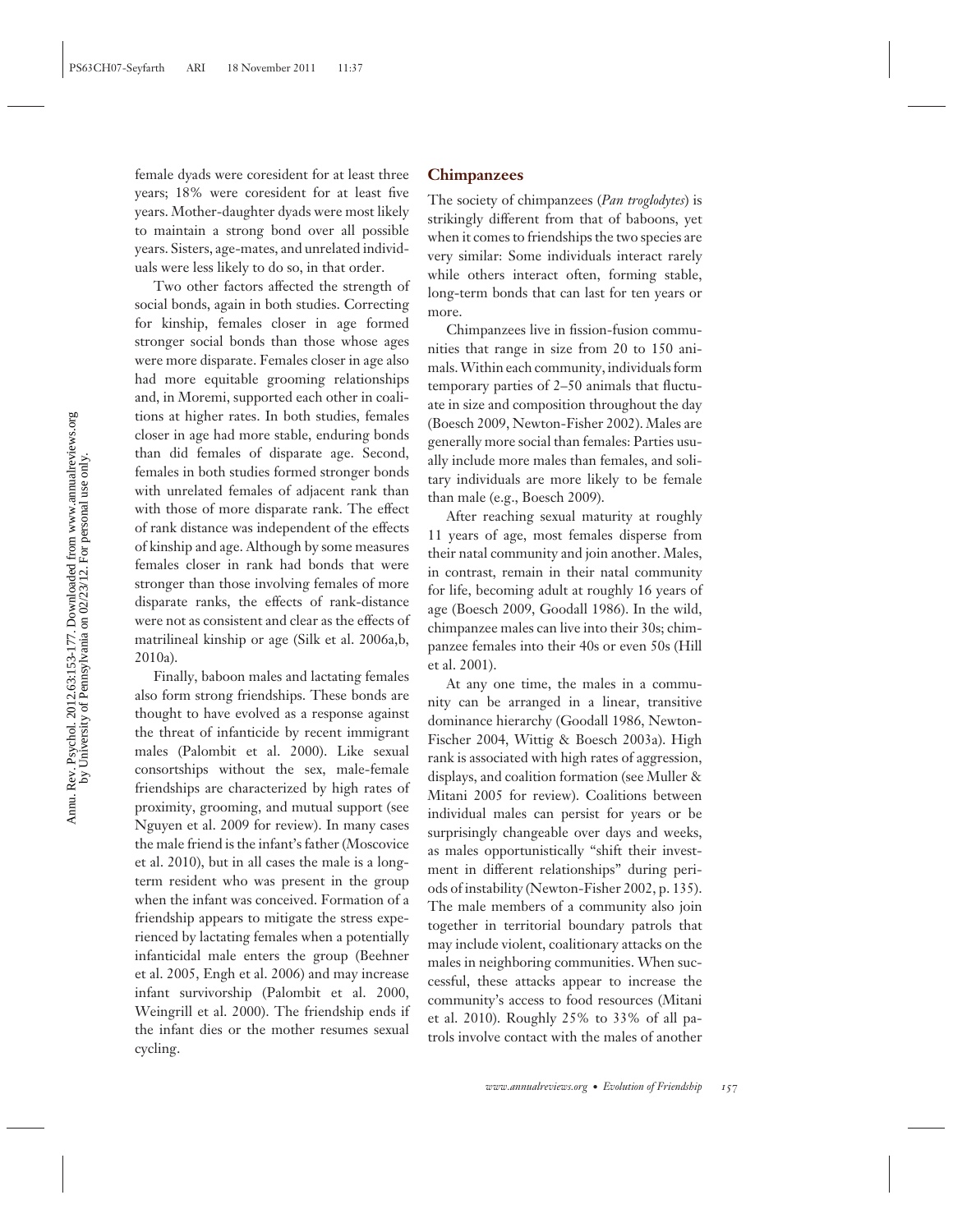community; some confrontations are fatal (see Muller & Mitani 2005 for review).

The most detailed data on chimpanzee friendships come from studies of males in the unusually large Ngogo community (150 individuals), where Watts (1998; 2000a,b; 2002) and Mitani (2006, 2009) have followed the behavior of 35 individuals ranging in estimated age from young (16–20 years), prime (21– 33 years), to old (>33 years). Their sample has included nine pairs of maternal half-siblings, 22 pairs of paternal half-siblings, and many more unrelated individuals (Langergraber et al. 2007). Bonds among males were measured in a number of ways, including the frequency with which they were members of the same party or maintained proximity to each other, groomed, formed coalitions, shared meat, and accompanied one another on hunts and border patrols (**Figure 1**). Bonds varied in length from one to ten years, and 26 of 28 males formed at least one bond lasting five years or longer.

As among baboons, the formation of stable, enduring relationships among male chimpanzees was correlated with genetic relatedness (Langergraber et al. 2007). In Mitani's (2009) study of 28 males observed for at least five years, strong bonds lasting one year or longer were formed in 56% of maternal kin dyads, 68% of paternal kin dyads, 66% of unrelated age-mates, and 48% of unrelated non-age-mates. The distribution of bonds in one year predicted its distribution in the next. Maternal half-brothers had more equally balanced grooming relationships and formed longer-lasting bonds than did unrelated individuals. Males of similar dominance rank had more equitable grooming relations and longer-lasting bonds than males of disparate ranks. There was no effect of age (Mitani 2009).

Kinship, however, was by no means the only or even the most important determinant of long-term bonds among males. Indeed, 22 of 28 males formed their longest, closest bond with an unrelated animal, and the majority of cooperative behavior was observed between unrelated or distantly related individuals (Mitani 2009). In a test of reciprocal exchanges among 22 males, Mitani (2006) found significant positive pairwise correlations among several measures: grooming given and received, support given and received in coalitions, meat sharing, participation in hunts (Watts & Mitani 2001), and participation in border patrols (Langergraber et al. 2007). In all cases, results remained significant after controlling for rates of association, age, rank differences, and genetic relatedness. In other words, the best predictor of male X's rate of interaction with male Y by any of the seven measures listed above was male Y's rate of interaction with X according to either the same behavioral measure or any other measure chosen from the list. These results replicate data from previous, independent studies at Ngogo that found significant positive correlations between grooming and coalitionary support (Watts 2000a, 2002), meat sharing and coalitionary support, and reciprocal meat sharing (Mitani & Watts 2001).

During Mitani's 10-year study, seven of 28 males maintained a strong social bond with another male during the entire period. One dyad remained strongly bonded for all 10 years; another dyad did so for nine years. With two exceptions, every male maintained at least one bond that lasted well over half of the time that he was observed (Mitani 2009).

In sum, male chimpanzees formed friendships that lasted for many years, sometimes with maternal kin but more often with unrelated individuals.

The data from Ngogo are strongly supported by data from chimpanzee communities elsewhere. In the Kanyawara community, for example, many male-male dyads maintained strong and stable associations for up to 10 years, as measured by spatial proximity, grooming, and alliances (e.g., Gilby & Wrangham 2008, Newton-Fischer 2004, Nishida & Hosaka 1996, Watts 1998). In the Tai Forest, Wittig & Boesch (2003a) assigned adult dyads a relationship benefit index (RBI) according to the frequency with which they shared food (usually meat) and formed coalitions. Nineteen of 105 dyads exchanged these behaviors

Annu. Rev. Psychol. 2012.63:153-177. Downloaded from www.annualreviews.org<br>by University of Pennsylvania on 02/23/12. For personal use only. Annu. Rev. Psychol. 2012.63:153-177. Downloaded from www.annualreviews.org by University of Pennsylvania on 02/23/12. For personal use only.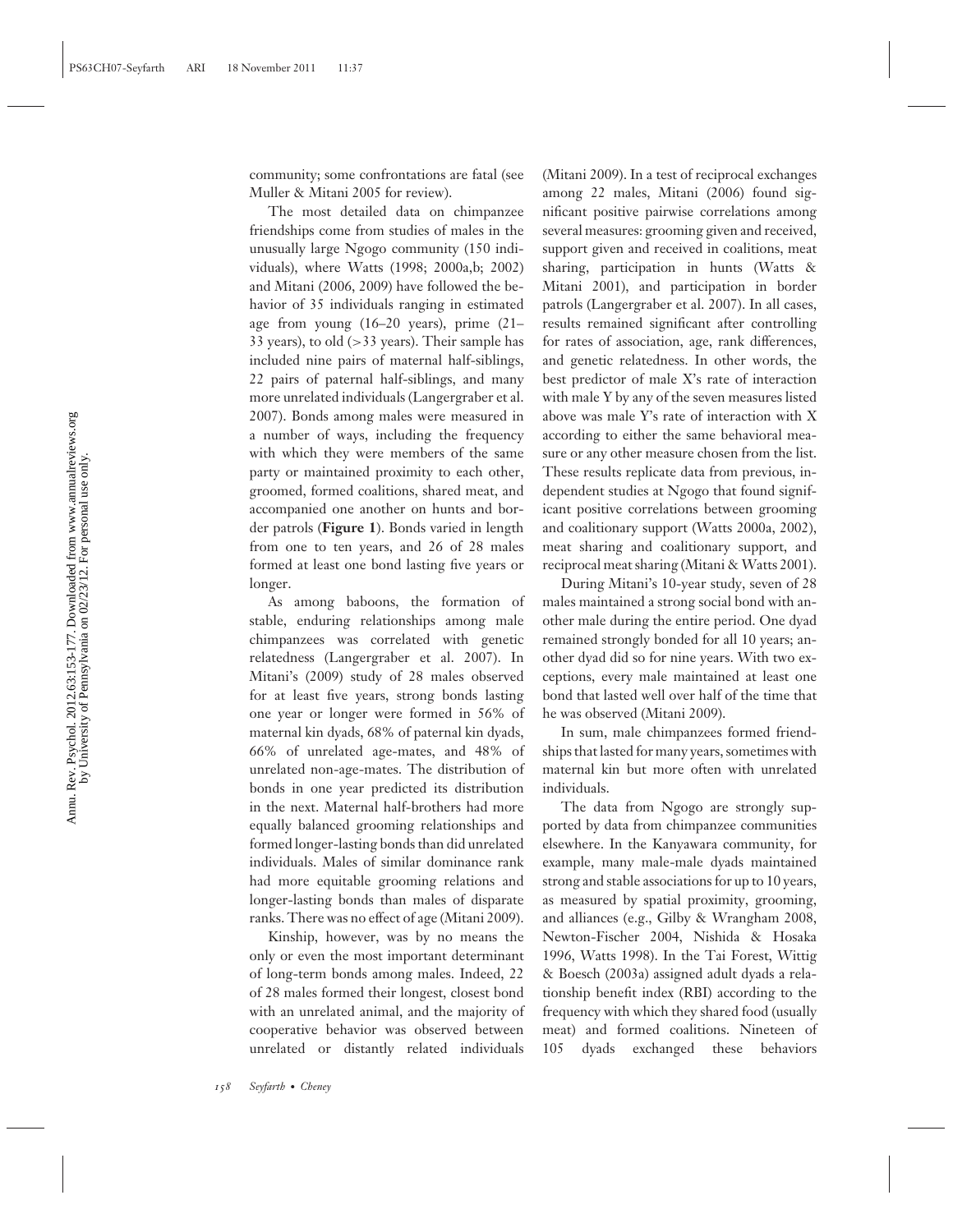frequently. Pairs with a high RBI also had high rates of grooming and were more likely than other pairs to exhibit reconciliatory behavior after aggression (Wittig 2010).

Although early reports suggested that female chimpanzees interacted at low rates and were generally asocial (Goodall 1986), more recent data paint a different picture. In a study of 39 females at Ngogo—the largest sample to date—Langergraber et al. (2009) found that, whereas the average index of dyadic party association among males was higher than the average among females, the strongest dyadic associations were found among females, even though these females were rarely close kin (see also Wittig & Boesch 2003b).

# **Other Species**

A growing body of evidence indicates that the friendships found in baboons and chimpanzees are not aberrations: Similar long-lasting bonds can be found throughout the animal kingdom. For example, long-term studies have revealed stable, enduring social bonds among female African elephants (*Loxodonta africana*: Moss et al. 2010), rhesus and Japanese macaques (*M. fuscata*: Kapsalis 2004, Yamada 1963), and capuchin monkeys (*Cebus apella*: O'Brien & Robinson 1993; *C. capuchinus*: Perry et al. 2008). In all of these species, females are the philopatric sex, and the strongest, most enduring social bonds are formed among motherdaughter pairs and sisters. In elephants, bonds between mothers and daughters and between sisters can persist for over 20 years (see Moss et al. 2010 for review).

In rhesus macaques living on Cayo Santiago, an island off the coast of Puerto Rico, females have the opportunity to form close bonds with many matrilineal kin, including grandmothers and great aunts. As among baboons, close maternal kin (mother-daughter and sister pairs) form the closest friendships (Widdig et al. 2001, 2006; see Kapsalis 2004 for review and Watanabe 2001 for similar data on Japanese macaques). Examining behavior within the matrilineal families of Cayo San-

tiago rhesus macaques, Kapsalis & Berman (1996) found that, if degrees of relatedness (r) were less than 0.125 (equivalent to half first cousins), female interactions with matrilineal kin did not differ from their interactions with nonkin. Like baboons, female rhesus macaques were also more likely to groom, approach, and spend time near individuals of similar age and half-sibs to whom they were related through the paternal line (Widdig et al. 2001).

In capuchin monkeys, long alpha male tenure can lead to groups containing full siblings and both maternal and paternal halfsiblings (Perry et al. 2008). In Perry et al.'s (2008) study, paternal half-siblings seemed unable to recognize one another, and the strongest, most enduring bonds involved individuals related through the maternal line. Similarity in rank had a small but significant effect, making bonds between these females stronger than those among females of disparate ranks (Perry et al. 2008).

In hyena (*Crocuta crocuta*) society, virtually all males disperse from their natal clan whereas females remain. In this respect hyenas resemble the elephants and monkeys described above. Within a clan, however, individual hyenas do not forage and travel as a group but instead exhibit fission-fusion behavior much like that found in chimpanzees. Clans may contain up to 80 individuals belonging to one or more matrilineal kin groups. The strongest long-term bonds occur among females who are almost certainly close relatives through the maternal line (see Smith et al. 2010 for review).

In feral horses (*Equus caballus*), both males and females disperse from their natal group, later forming stable breeding groups that include one stallion and several unrelated females. In a four-year study, Cameron et al. (2009) found striking differences in the degree of social integration (as measured by grooming and proximity) among mares in different groups. Mares that interacted at higher rates experienced reduced rates of harassment by males, higher foal birth rates, and greater survival when compared with mares that interacted less often.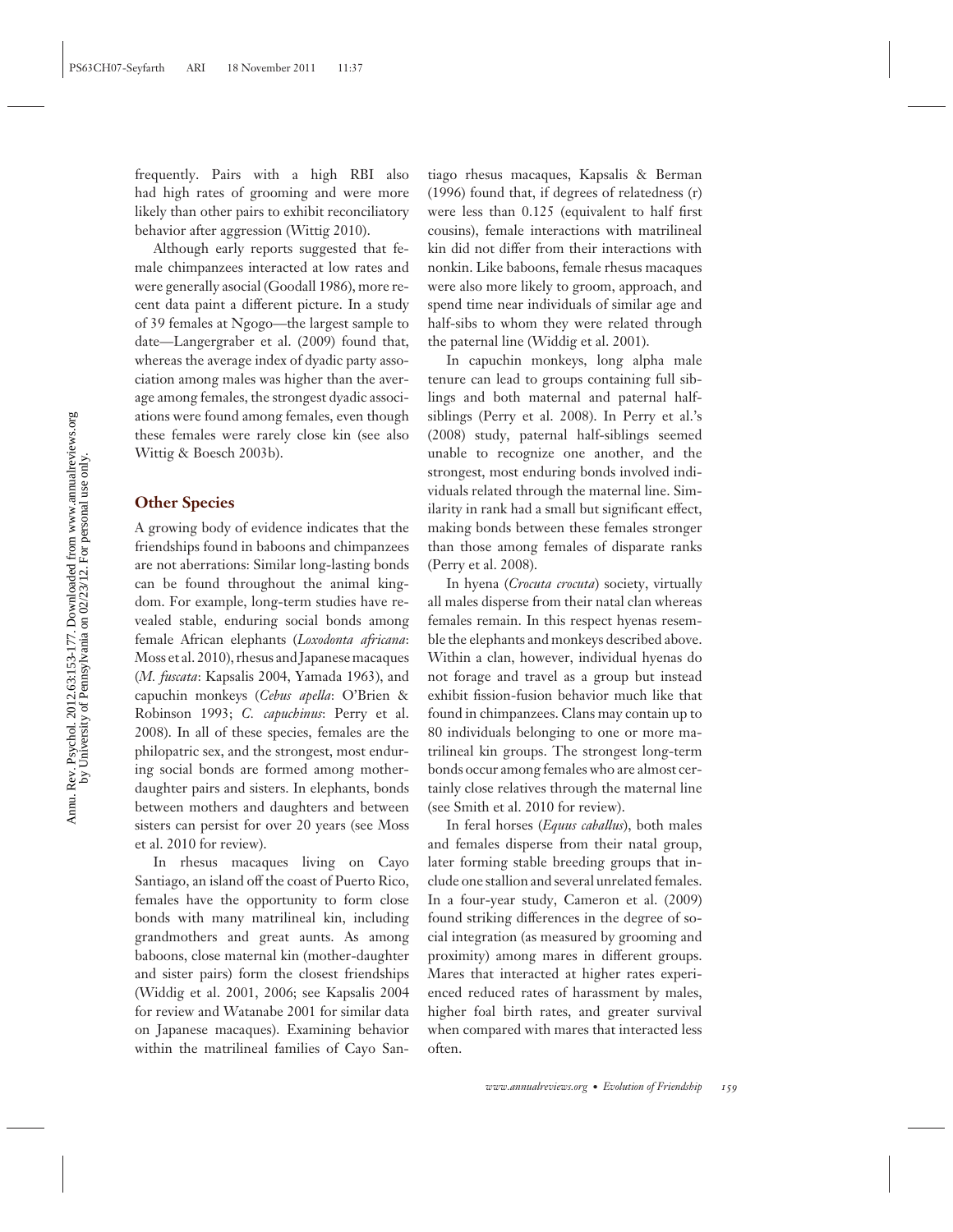Annu. Rev. Psychol. 2012.63:153-177. Downloaded from www.annualreviews.org<br>by University of Pennsylvania on 02/23/12. For personal use only. Annu. Rev. Psychol. 2012.63:153-177. Downloaded from www.annualreviews.org by University of Pennsylvania on 02/23/12. For personal use only.

Long-term studies of dolphins (*Tursiops aduncus*), begun in the 1970s and 1980s, are currently underway in Sarasota Bay, Florida (Wells 2003) and Shark Bay, Western Australia (Mann et al. 2000). At both sites, some males and many females disperse from their natal range as adolescents, while a few individuals of both sexes continue to use their natal range as adults (Connor et al. 2000, Connor & Mann 2006, Wells 2003). Within this range, dolphins live in a fission-fusion society in which individuals associate in small groups that change composition often (Connor et al. 2000, Frere et al. 2010). In the Shark Bay population of 600 individuals, adult males form "first-order" alliances of two or three males who join together to form a sexual consortship with a female. At a second level of alliances, 4 to 14 males from two or more first-order alliances join to defend or take over females from other second- or first-order alliances. In addition to their cooperation in aggression, allied males exhibit high rates of spatial association, "gentle rubbing" (touching or rubbing each other with pectoral fins), and synchronous swimming and surfacing (Connor & Mann 2006). Males in both first- and second-order alliances are more closely related to each other than would be expected by chance (Krützen et al. 2003). The bonds between individual members of a firstorder (and therefore second-order) alliance may last for up to 20 years (Connor 2007).

#### **WHO FORMS FRIENDSHIPS?**

Clearly, the distribution of friendships within animal groups is not random. Instead, several patterns recur across species, with each pattern relevant to hypotheses about the evolution of long-term relationships and the mechanisms that underlie them.

Often, the behaviors that define a friendship occur close together in time, as for example when one individual grooms another and then receives grooming in return. This observation has led some authors to suggest that all social interactions reflect nothing more than each individual's "current need" (Henzi & Barrett 2007), resulting in a short-term "business partnership" (Barrett & Henzi 2002). According to this view, describing such interactions as a relationship is inappropriately anthropomorphic, for several reasons. We consider this argument below.

For now, we concentrate on the most consistent patterns in the distribution of friendships: individuals' attraction to matrilineal kin, to age-mates who may be paternal siblings, and to animals of similar dominance rank. These distributions allow us to test hypotheses based on either kin selection or the assumption that animals attempt to form relationships that yield the greatest benefit to them.

#### **Attraction to Matrilineal Kin**

Kummer (1971) was the first to propose that long-term bonds among adult matrilineal kin arise as an extension of an infant's interaction with its mother. He suggested that, in species such as baboons, vervet monkeys (*Chlorocebus aethiops*), macaques, hyenas, and elephants, where females remain in their natal group and generations overlap, the close bond between mother and infant brings the infant into frequent contact with her siblings, maternal aunts, and sometimes a maternal grandmother. Repeated interactions are mutually reinforcing, and the bonds formed during infancy persist into adulthood (see Silk 2005 for review).

Forty years of field research have proved Kummer correct: Matrilineal kinship is the single most important factor affecting the development of long-term bonds in animals. Even in species such as chimpanzees and dolphins, where most females disperse from their natal range, genetic relatedness through the maternal line remains an important predictor of friendships (Krützen et al. 2003, Mitani 2009). Within the matrilineal kin groups of baboons, rhesus macaques, Japanese macaques, and capuchin monkeys, the likelihood of finding an enduring, long-term bond is greatest among mothers and daughters, then declines with decreasing relatedness through the maternal line (Silk 2005).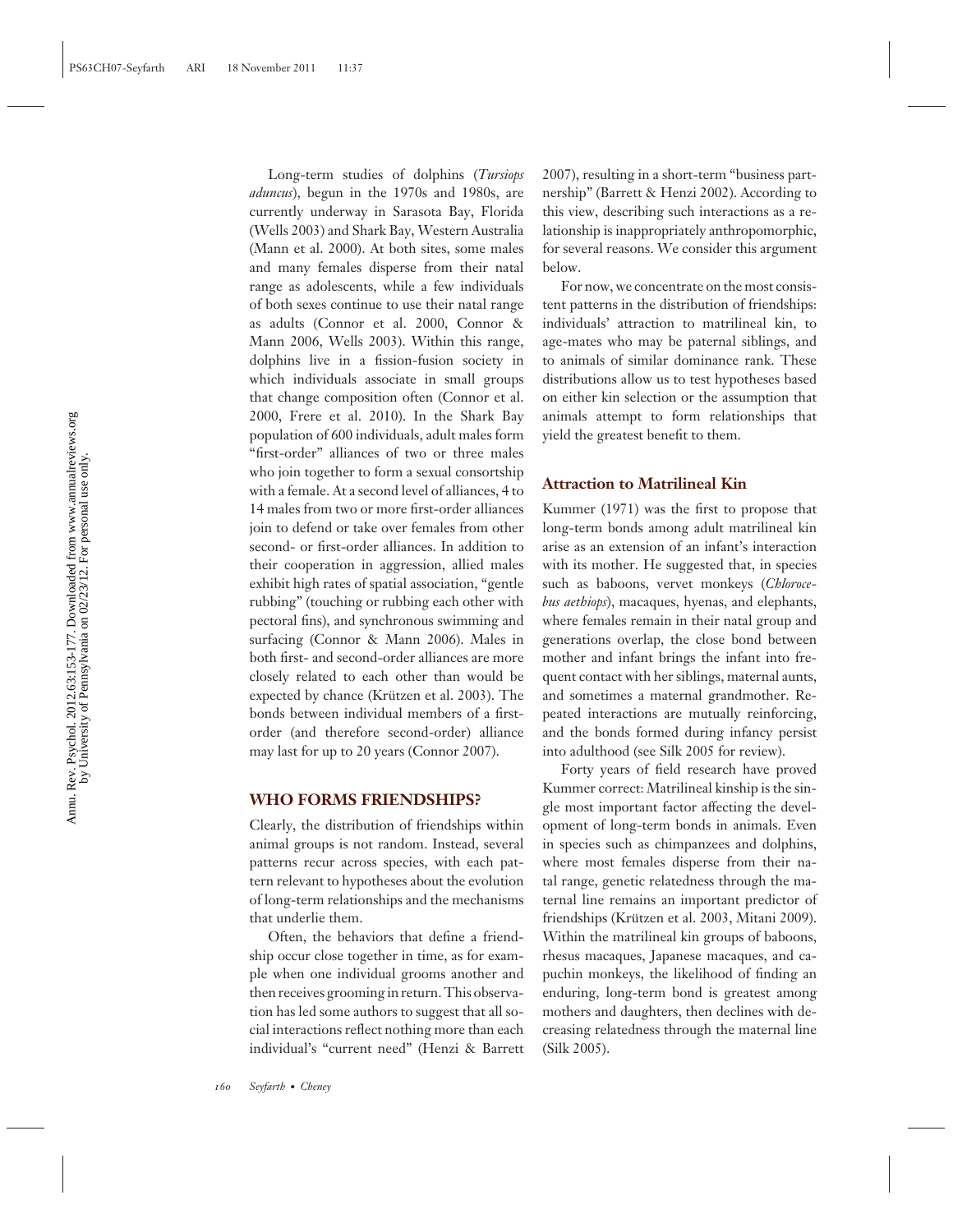Chapais (2005) proposed that long-term relationships among maternal relatives might occur only as a byproduct of animals' common attraction to a central individual. If this were true, bonds among kin should weaken when the central individual dies. Results do not support this hypothesis. Among baboons, females' bonds with sisters became stronger in their mother's absence. Bonds with aunts, on the other hand, became weaker (Silk et al. 2006b). These data suggest that bonds with different categories of kin are interrelated, but not in exactly the way Chapais suggested. Females seem strongly motivated to form bonds with close matrilineal kin such as mothers and sisters. As a result, when a female loses her mother, this bond is readily "replaced" by strengthened bonds with the female's own daughter or one or more of her sisters. By contrast, females seem less strongly motivated to form bonds with more distant kin such as aunts, nieces, or cousins, perhaps because, as Chapais suggested, these relationships develop only indirectly through a female's close bonds with her mother, sisters, and offspring. As a result, when a female's mother dies, these bonds become weaker.

The crucial role of matrilineal kinship in the formation of friendships should not distract us from another, equally striking result. Even if they had no close kin present in the group, female baboons and male chimpanzees consistently formed at least one enduring friendship with another individual (Mitani 2009, Silk et al. 2010a). This suggests that, for all its importance, attraction among matrilineal kin is not the only factor leading to the formation of longterm bonds. Instead, friendships may be generally beneficial for all individuals, and selection may have favored the motivation to form such bonds even when close kin are not available.

# **Attraction to Age-Mates Who May Be Patrilineal Siblings**

In most group-living mammals, the highestranking male accounts for the great majority of matings (Alberts et al. 2006). As a result, infants born close together in time are likely to be paternal sibs, particularly if breeding is seasonal or a male has a long tenure in the alpha position (Altmann 1979). Alpha male tenure averages seven months in baboons (Alberts et al. 2003) but may extend for years in chimpanzees and capuchin monkeys (Perry et al. 2008, Watts 1998).

Scientists long believed that in the absence of paternal care or any special relationship between male and female mates there would be no way for individuals to recognize paternal kin and hence no mechanism by which natural selection could favor cooperation among these individuals through kin selection. Several recent studies suggest, however, that individuals may be able to recognize and cooperate selectively with paternal kin. Such recognition might occur because males remember the females with whom they have mated and selectively defend or cooperate with their infants (Buchan et al. 2003, Moscovice et al. 2010) or because infants and juveniles are selectively attracted to agemates who are often paternal kin. In Moremi, for example, several lactating females will often form a friendship with the same male, with the result that their offspring (who may be paternal siblings) interact at high rates from infancy. Finally, individuals may be able to recognize their close paternal relatives through some type of "phenotypic matching" that is not yet well understood (Hauber & Sherman 2001).

In two studies of baboons and rhesus macaques where at least some paternal relatedness was known, females had stronger bonds with paternal kin and with unrelated age-mates than with unrelated individuals who were not age-mates. Bonds with paternal kin and/or agemates were weaker than bonds with maternal kin but stronger than bonds with unrelated individuals. Among baboons, the strength of friendships with age-mates declined steadily as the age difference between females increased (Silk et al. 2006b, 2010a). Among rhesus macaques, paternal kin discrimination was more pronounced among animals of a similar age (Widdig et al. 2001).

By contrast, in a group of capuchin monkeys where male tenure in the alpha position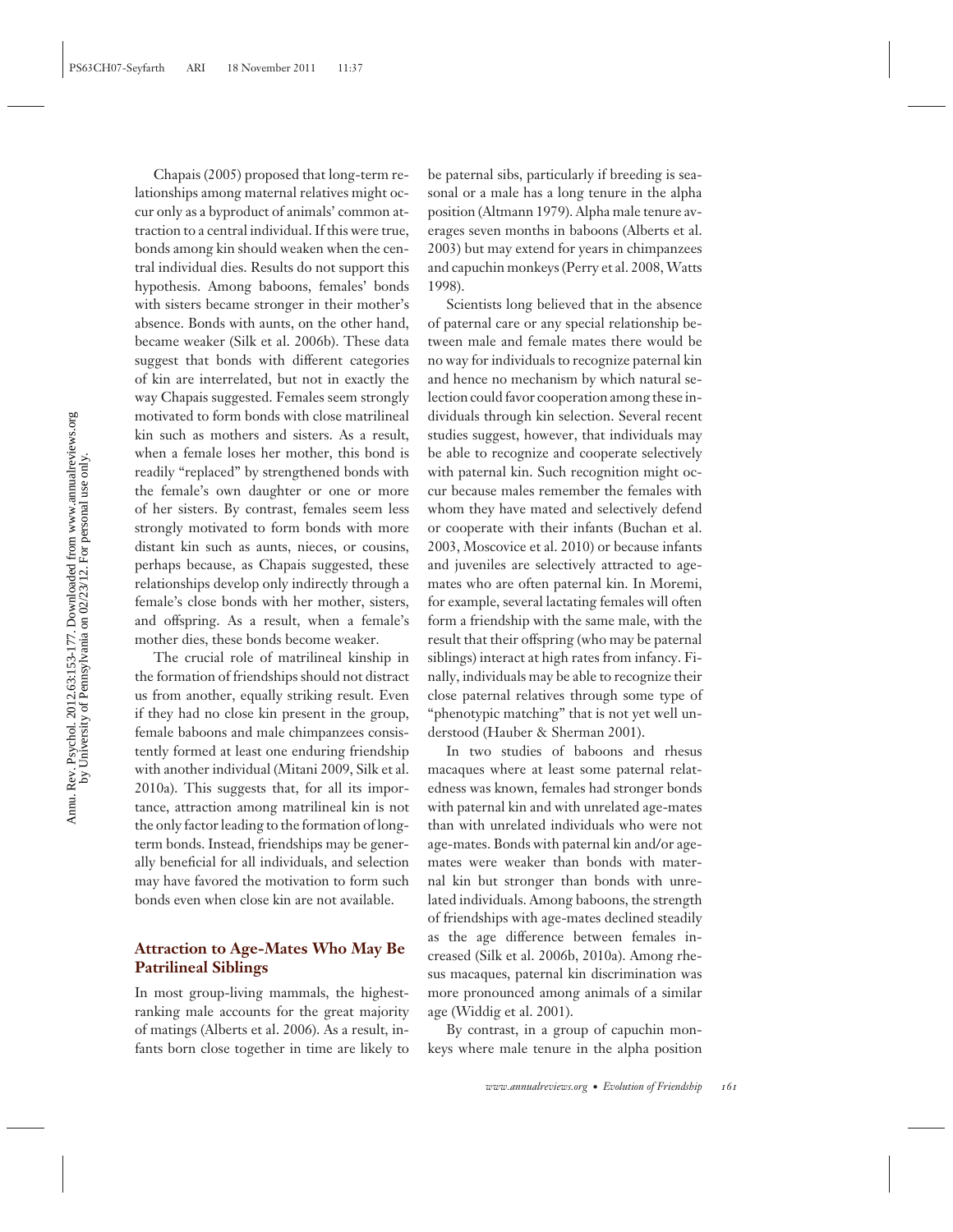was unusually long, full sisters, maternal halfsisters, and mother-daughter dyads associated at equally high rates, and all associated significantly more than paternal half-sisters (Perry et al. 2008). In a sample of 35 male chimpanzees that included 9 maternal half-sibs and 22 paternal half-sibs, there was no evidence that age or paternal relatedness affected the likelihood that two individuals would form a long-term bond (Langergraber et al. 2007, Mitani 2009). The authors speculate that paternal kin "probably cannot be reliably recognized" (Langergraber et al. 2007, p. 7786).

# **Attraction to Individuals of Similar Dominance Rank**

If the formation of friendships is adaptive, females should be strongly motivated to form bonds with those individuals with whom a friendship would be most beneficial. Seyfarth (1977) proposed that, in addition to their attraction to matrilineal kin, females in groups of baboons and macaques would prefer to interact with high-ranking individuals because these individuals can potentially provide the most useful support in coalitions, tolerance at food sites, reduced aggression, and other benefits. Access to high-ranking partners would be constrained, however, by either competition or competitive exclusion (C cannot groom A or B when they are grooming with each other). High-ranking animals would be least constrained and interact with others of high rank, middle-ranking individuals would compromise by interacting with others of middle rank, and low-ranking animals would be left to interact with each other. In sum, animals would interact with others of similar rank.

This model made a variety of predictions concerning the formation of long-term relationships. Some have been supported, others have not (see Schino & Aureli 2009 for review). In two large meta-analyses, Schino (2001) found a strong preference for grooming high-ranking individuals over others and a significant correlation between grooming and the formation of coalitions (Schino 2007). In

the Amboseli baboon study, females closer in rank had stronger, more equitable, and more enduring bonds independent of kinship and age than did females of more disparate ranks. By contrast, female capuchin monkeys were strongly attracted to those of similar rank when group size was small and matrilineal kin few in number, but this effect of rank distance decreased as group size increased and matrilineal kin became more numerous (Perry et al. 2008). Mitani (2009) found no effect of rank distance in the long-term bonds of male chimpanzees.

Because attraction to kin and attraction to rank are assumed to reinforce one another in high-ranking families but counteract one another in low-ranking families, the model predicts that bonds within high-ranking families should be stronger than bonds within low-ranking families. This prediction is supported by several monkey studies (Berman 1980, Fairbanks 1993, Yamada 1963). The same result, however, can also be explained by the "similarity principle" (de Waal & Luttrell 1986), which proposes that animals establish bonds with those they most resemble, with "resemblance" being based on genetic and social background, age, or hierarchical position.

# **IS "RELATIONSHIP" AN INAPPROPRIATE, ANTHROPOMORPHIC TERM?**

Henzi & Barrett (2007) argued that female baboons in their study had unstable patterns of grooming and proximity over a four-year period (Barrett & Henzi 2002; but see the reanalysis in Silk et al. 2010a). Grooming, however, was often reciprocal within a bout and often occurred when one female was attempting to touch or handle another's infant. Because females seemed to be "trading" grooming given for grooming received or access to a female's infant, Henzi & Barrett (2007) concluded that, "female 'relationships' ... need not, and probably do not, take the long-term, temporally consistent form that has been attributed to them  $\dots$ ." (p. 73). Instead, they argue for a view, based on "biological markets" (Noë &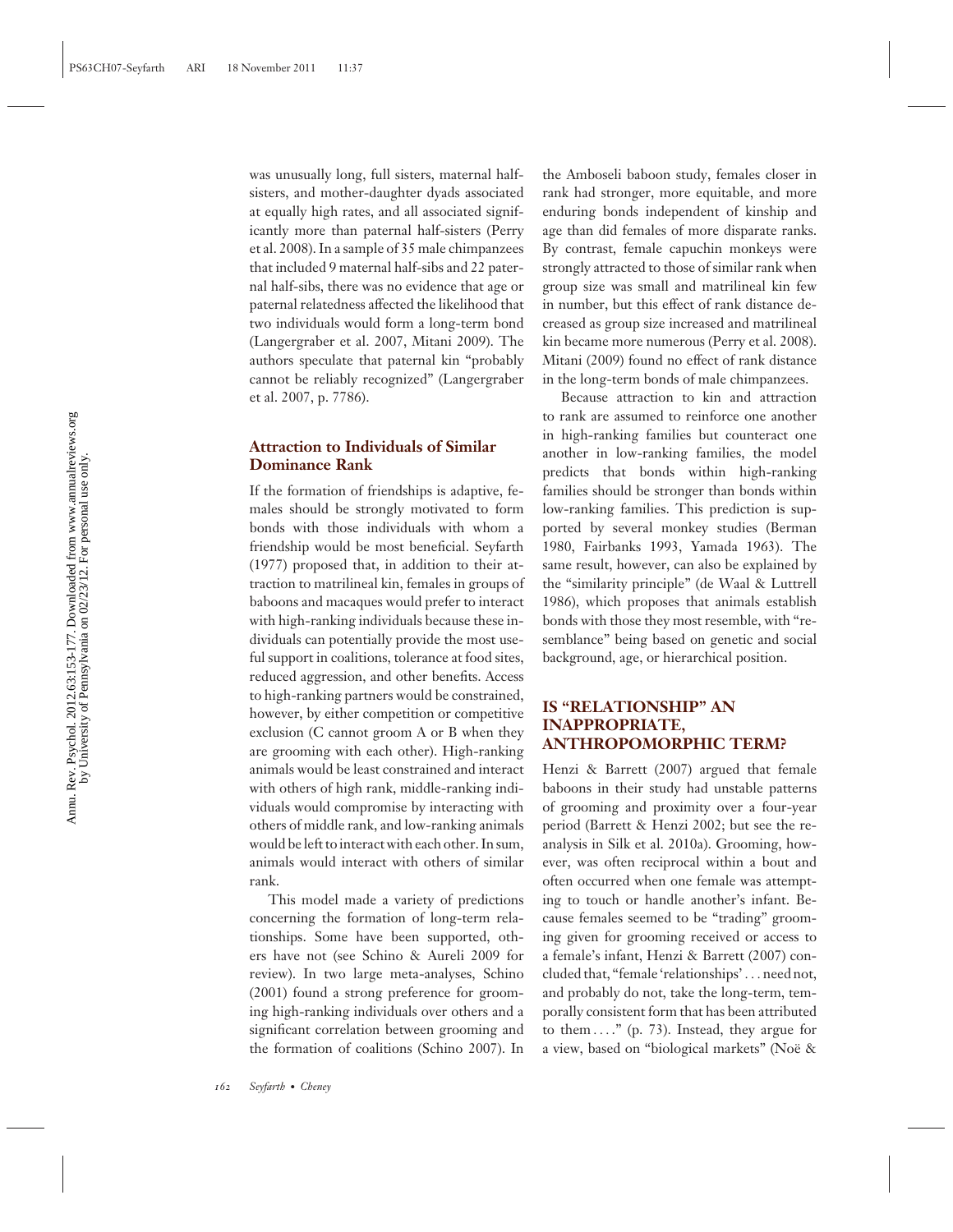Hammerstein 1994), in which "each of the behaviors linked to theories of female coexistence ... can be seen as an independent, contingent response to current need rather than as interlocking components of an overall female strategy to cultivate and enhance relationships in the long-term" (Henzi & Barrett 2007, p. 46). Much of their criticism is based on what they believe is an overly anthropomorphic conception of nonhuman primate relationships in the minds of those who study them. Current use of the term, they argue, is based on the assumptions that "monkeys can anticipate their future social needs" (p. 52), that "the function of relationships is to ensure unstinting mutual support... at unknown, unpredictable future dates" (p. 64) and that the individuals concerned "possess a declarative, explicit knowledge" (p. 64) or an "overt, cognitive understanding" (p. 46) of their relationships with others. This critique is misplaced, for several reasons.

## **Memory of the Past, Not Projection into the Future**

Although "relationship" (and here "friendship") is widely used as a descriptive term, none of those whose research is cited above has ever claimed that monkeys, apes, or any other species can anticipate their future social needs. To the contrary, when scientists have speculated about the mechanisms underlying long-term relationships they have typically assumed that current behavior is affected, wholly or in part, by the individuals' memory of past interactions (Aureli & Schaffner 2002; Cheney & Seyfarth 1990, 2007; Schino & Aureli 2009). Or, as Hinde (1987, pp. 23–24) put it, "When two individuals interact, each will bring preconceptions about the likely behavior of the other, or about the behavior appropriate to the situation. In addition, if two individuals have a series of interactions over time, the course of each interaction may be influenced by experience in the preceding ones. We then speak of them as having a relationship ...." Although the ability of animals to plan for the future is controversial, there is no doubt about their ability to learn from experience.

#### **Implicit Knowledge**

Nor has anyone claimed that animals' knowledge of their own and each other's relationships is explicit and declarative—indeed, quite the opposite is true. To cite just one example: "when we say that baboons have social theories we do not mean that they have fully conscious, well-worked-out theories that they can describe explicitly ... . Instead, baboons appear to have implicit expectations about how individuals will interact with one another. Through processes we do not yet understand, they observe the associations among other group members and generate expectations" about how these individuals will behave under different circumstances (Cheney & Seyfarth 2007, p. 118). Implicit knowledge is widely documented in studies of children and animals. Four-monthold human infants have an implicit knowledge about the behavior of objects in space but they cannot describe what they know (Kellman & Spelke 1983); children of 17 months can readily understand the meaning of sentences, yet no one claims that their behavior is based on an explicit, declarative knowledge of grammar (see Hirsh-Pasek & Golinkoff 1996 for review). Nutcrackers (*Nucifraga columbiana*) remember the locations of thousands of previously hidden seeds (Balda & Kamil 1992), and piñon jays (*Gymnorhinus cyanocephalus*) and fish behave in ways that are difficult to explain without assuming that they have some representation of a transitive rank order (Grosenick et al. 2007, Paz-y-Miño et al. 2004). Yet knowledge in these and other cases is clearly implicit; it influences the animals' behavior but is not accessible to them. They cannot describe what they know. Animals' knowledge of social relationships is no different.

# **The Recognition of Other Animals' Relationships**

There is also now an extensive literature indicating that animals recognize other individuals' relationships. Territorial birds recognize the relations that exist among their neighbors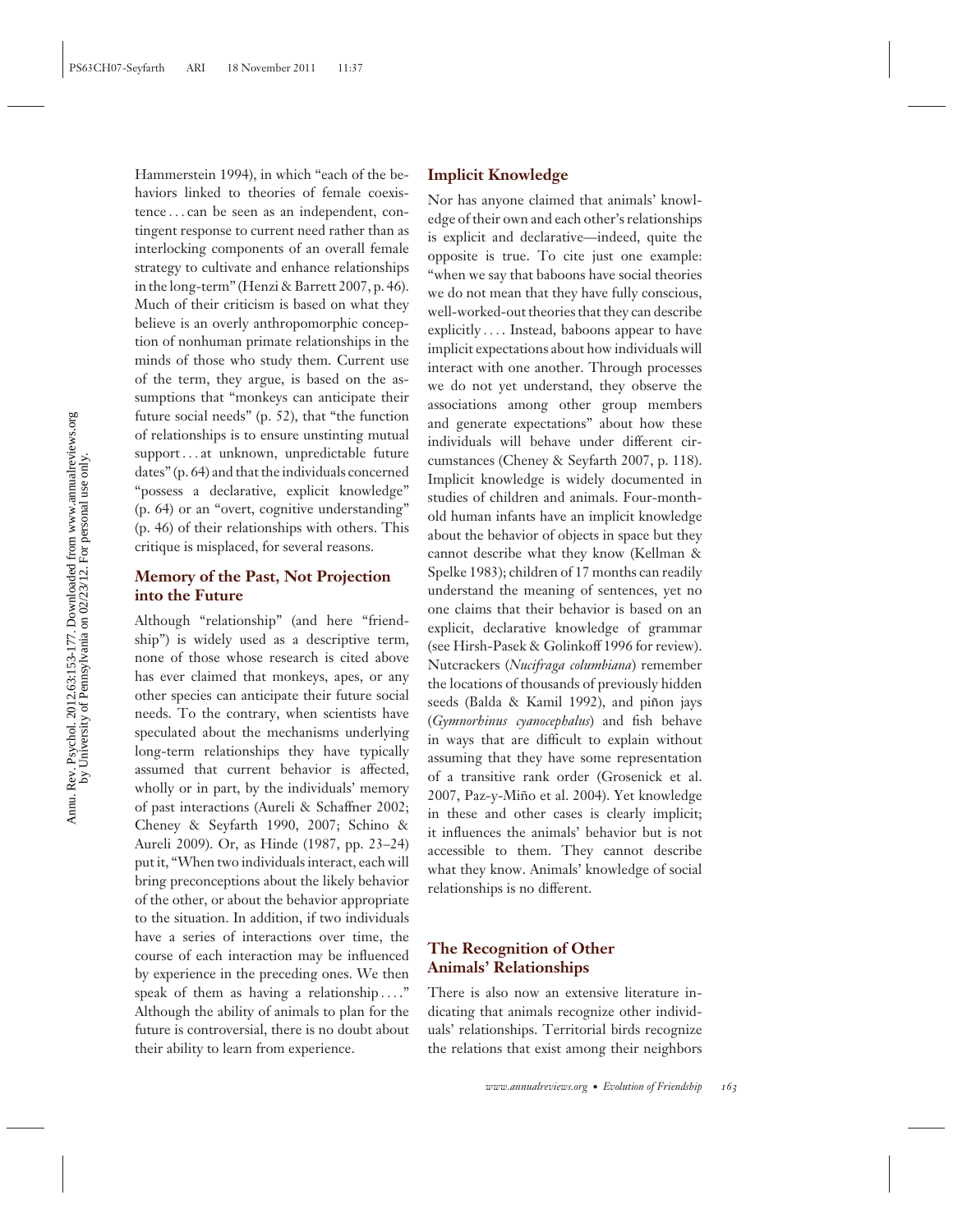(e.g., Peake et al. 2002), while fish, hyenas, lions, horses, dolphins, and several species of primates recognize other individuals' dominance ranks. When joining a coalition, for example, individual hyenas and monkeys selectively support the higher ranking of two combatants regardless of who is winning at the time (Engh et al. 2005; see Seyfarth & Cheney 2011a for review). When recruiting a coalition partner, male macaques selectively solicit those who rank higher than both their opponent and themselves (Silk 1999); capuchin monkeys selectively solicit allies who rank higher than their opponents and have a social relationship with the solicitor that is closer (as measured by the ratio of past affiliative to aggressive interactions) than their relationship with the opponent. The preferential solicitation of more closely bonded individuals can be explained only by assuming that solicitors somehow compare the bond between the ally and themselves with the bond between the ally and their opponent (Perry et al. 2004). In playback experiments, a sequence of calls that mimics a higher-ranking opponent threatening a lower-ranking animal elicits little response from listeners, but if the individuals' roles are reversed the response is significantly stronger presumably because the rank-reversal sequence violates the listener's expectations (Bergman et al. 2003; for reviews, see Cheney & Seyfarth 2011a, Schino 2001, Schino et al. 2007).

Animals also recognize the close bonds that exist among others. In playback experiments conducted on vervet monkeys and baboons, females who heard a juvenile's scream were likely to look at the juvenile's mother (Cheney & Seyfarth 1990, 2007). Low-ranking male baboons monitor the sexual consortships of males and females in an apparent attempt to take advantage of "sneaky matings" (Crockford et al. 2007). In vervets and many macaque species, an individual who has just been involved in an aggressive interaction with another will redirect aggression by attacking a third, previously uninvolved individual. Judge (1982) was the first to note that redirected aggression does not occur at random. He found that pigtail macaques do not simply threaten the nearest

lower-ranking individual; instead, they target a close matrilineal relative of their opponent (see Seyfarth & Cheney 2011a for review).

If a baboon receives aggression from another and then, minutes later, hears a grunt from a previously uninvolved animal, the listener's response to the grunt depends on the relationship between the calling animal and the listener's opponent. If the caller is a close matrilineal relative of the opponent, the listener is subsequently more likely to approach her recent opponent and tolerate her opponent's approach than if she hears the grunt of an animal unrelated to her opponent or no grunt at all. In other words, she treats the call as a reconciliatory signal that functions as a proxy for reconciliation with the opponent herself (Wittig et al. 2007). A similar phenomenon occurs among chimpanzees, where the behavior of bystanders and victims following aggression depends on both their own relationships with the combatants and their perception of the relationship between the other animals involved (Wittig & Boesch 2010).

To cite another example, chimpanzees often scream when involved in aggressive disputes. Slocombe & Zuberbuhler (2005) found that victims produce acoustically different screams according to the severity of aggression they are receiving. In playback experiments, listeners responded differently to the different scream types (Slocombe et al. 2009). In cases of severe aggression, victims' screams sometimes seemed to exaggerate the severity of the attack, but victims only gave exaggerated screams if their foraging party included at least one listener whose dominance rank was equal to or higher than that of their aggressor (Slocombe & Zuberbuhler 2007). Victims seemed to alter their screams depending upon their perception of the relationship between their opponent and their potential allies.

In sum, the recognition of other animals' relationships by the animals themselves has been widely documented in many species using many different techniques (for review, see Shettleworth 2010, chapter 12). The representations that underlie such recognition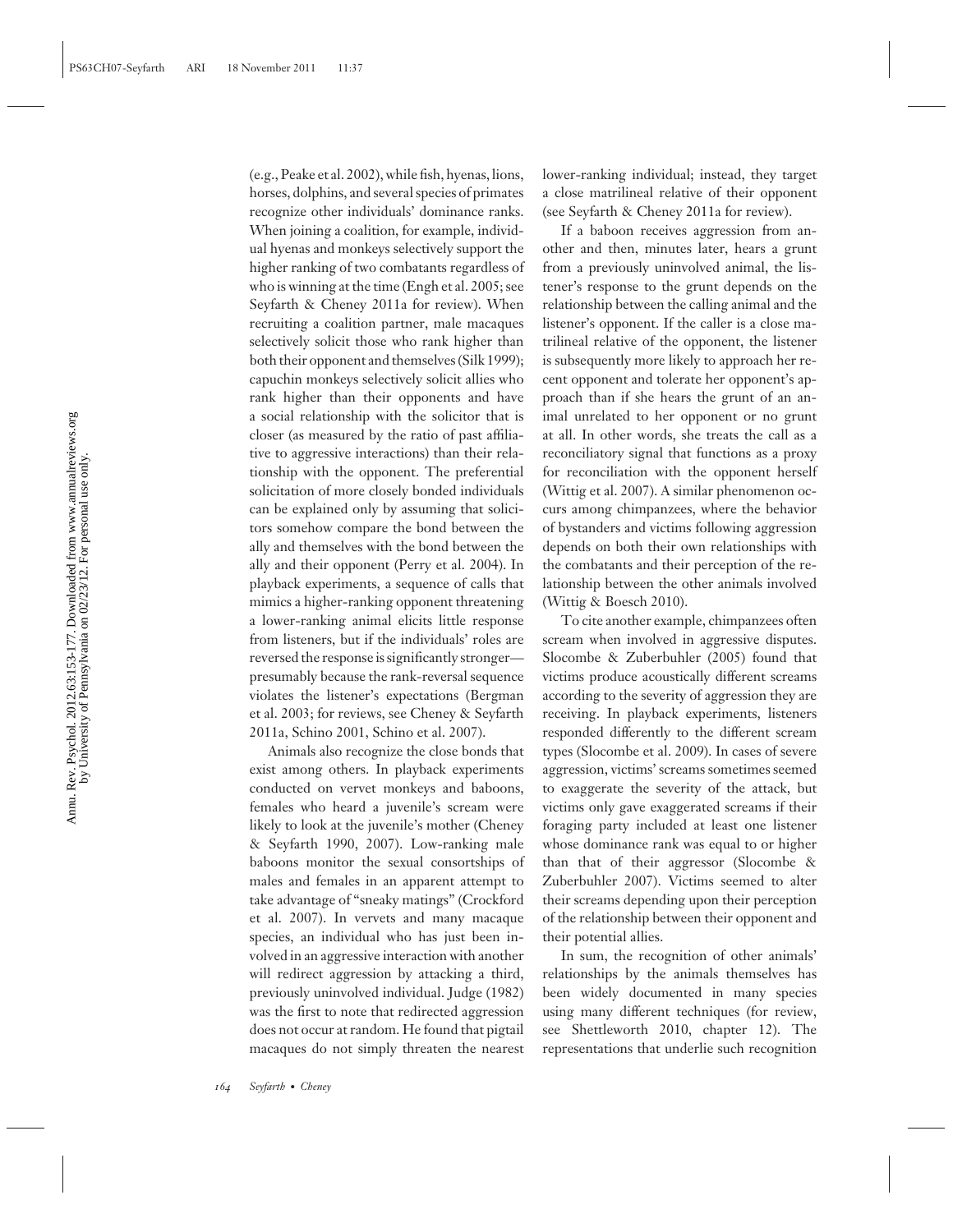undoubtedly differ from one species to the next and certainly differ from humans' more explicit social knowledge, but there is no doubt that animals acquire and remember information about other animals' relationships and that this knowledge affects their behavior. No special skill is required, nor should we be surprised at these abilities: Animals live in a world where there are predictable, statistical regularities in other individuals' behavior. All they need to do is watch and remember.

## **Many Behaviors Are Not Contingent Responses to Current Need**

Supporting the "current needs" hypothesis, many behaviors that characterize friendships do occur close together in time. In perhaps the paradigmatic example, female primates are strongly attracted to newborn infants and invest many minutes grooming a mother in the apparent hope of being able to touch her infant (Silk et al. 2003). Henzi & Barrett (2002) found that female baboons groomed mothers for longer before handling their infants when there were fewer infants present in the group. Infants, they argued, were a "commodity" whose value depended on the current supply.

Similar data emerged from an experiment in which first one and then a second female vervet monkey was uniquely granted access to a supply of food (Fruteau et al. 2009). When only one female had access to the food, she received significantly more grooming from others. When a second female gained access to the food, the grooming received by the first declined, as predicted by a current benefits, biological market hypothesis.

The best data indicating that one beneficial act is contingent upon another—with or without a short delay—come from experiments in which a single prior event differs from one condition to another and this difference affects behavior (de Waal 1997a, Hemelrijk 1994, Seyfarth & Cheney 1984). In one such test, a baboon who heard another individual's recruitment call responded positively—that is, moved in the direction of the loudspeaker and

approached the individual—if she had recently groomed with that individual and the individual had an infant, but showed no such behavior if she had recently behaved aggressively toward the individual. If the subject had groomed with the individual but not heard a recruitment call, she also showed no tendency to approach. Subjects' responses were therefore dependent upon certain prior and current conditions, suggesting that at least some cooperative interactions depend on a specific, recent, prior interaction (Cheney et al. 2010).

Despite these data, several observations argue against the current needs hypothesis as a complete explanation of the mechanisms underlying friendships. First, it has proved difficult to demonstrate contingent, one-for-one exchanges of cooperative behavior in laboratory settings. This may arise because the settings are too unnatural (but see de Waal 1997b, 2000) or because animals do not keep precise track of favors given and received (see Schino & Aureli 2009, Silk 2007 for review). Brosnan et al. (2009) note that laboratory tests depend primarily on the exchange of goods, particularly food, whereas "exchanges" in the wild are primarily concerned with services, such as grooming and support, which may be more suited to economic exchanges. The argument is intriguing, but it cannot account for the striking difference between chimpanzees' food-sharing behavior in the wild and the lack of it in captivity.

But the strongest argument against the current needs hypothesis comes from the distribution of cooperative behaviors in time and their distribution among individuals. Highly correlated behaviors that are separated in time create an asymmetry whenever the current needs hypothesis is compared with one based on the memory of previous interactions. If two behaviors are closely linked in time, results are consistent with current needs, but one cannot rule out the possibility that behavior has also been caused by the individuals' memories of past interactions. Experiments in captivity get around this problem by testing for cooperation between animals who have never interacted before, but this hardly solves the problem. After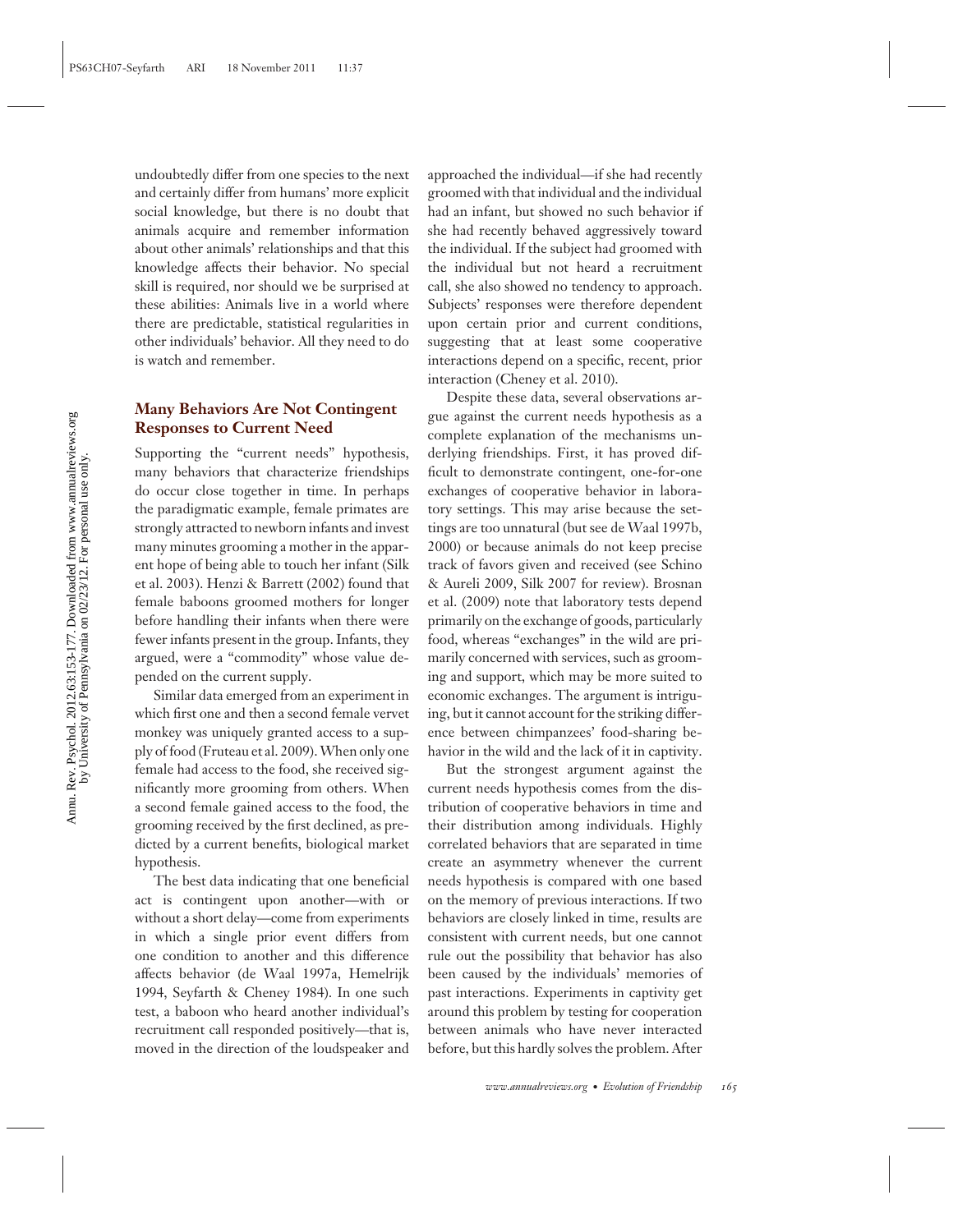all, one goal of such experiments is to explore the conditions under which selection might have favored the evolution of cooperative, longterm bonds under natural conditions—which brings us back to the same problem.

By contrast, if two correlated behaviors are widely separated in time, results can decisively rule out an explanation based on current needs or, at the very least, require that we expand the current needs hypothesis to include behaviors that are widely separated in time and linked by the individuals' memories of past interactions—which brings us back to long-term relationships.

In many monkeys, the pairs of females who groom most often are also those most likely to support each other in coalitions, yet grooming and coalition formation are rarely juxtaposed in time (e.g., Kapsalis 2004, Schino 2007). Among pairs of male chimpanzees at Ngogo, those who groom most often also have the highest rates of coalition formation and participation in border patrols, yet these behaviors do not necessarily occur together. The same holds for meat sharing and coalition formation in the Tai Forest, and for grooming given and grooming received (Kapsalis 2004, Schino 2007). In Japanese macaques (Schino et al. 2003, 2007), chimpanzees (Gomes et al. 2009), baboons (Frank & Silk 2009), and capuchin monkeys (Schino et al. 2009), grooming within a bout is often very one-sided, yet grooming between the same two partners is much more evenly balanced when it is summed over weeks or months. All of these results suggest that primates "are tolerant of temporary imbalances in services given and received and are able to keep track of the help given and received over substantial periods of time" (Silk et al. 2010a, pp. 1743–1744).

This tolerance of temporary imbalances may be particularly evident in closely bonded dyads. For example, in experiments with chimpanzees, vervet monkeys, and baboons, prior grooming had a strong effect on individuals' subsequent cooperative behavior in weakly bonded dyads but no noticeable effect on their behavior in strongly bonded dyads (Brosnan et al. 2005, Cheney et al. 2010, de Waal 1997a, Seyfarth & Cheney 1984).

In sum, although the current needs hypothesis may account for some of the cooperative interactions that characterize friendships, it cannot explain the many cooperative interactions that are widely separated in time—unless, of course, we broaden the temporal scope of the hypothesis so that it includes the memory of past interactions, tolerance of temporary inequities, and allows individuals somehow to "sum" their notion of prior benefits over days, weeks, or months. But in this case the hypothesis would no longer be based on current benefit. The current needs hypothesis also fails as an exclusive explanation of long-term bonds because so many immediately beneficial interactions involve individuals who interact often and whose long history almost certainly affects what they do. Contingent cooperation does occur in animals, but it cannot account for the existence of enduring, long-term friendships. What hypothesis accounts for the existing data?

# **ANIMALS' KNOWLEDGE OF RELATIONSHIPS AFFECTS THEIR BEHAVIOR**

The current needs hypothesis focuses on temporally juxtaposed interactions, and these interactions alone, as the crucial causal elements in a chain of events. By contrast, in Hinde's original studies the response of a rhesus macaque infant to separation from its mother was best predicted not by any single prior interaction but instead by characteristics of the mother-infant relationship during the preceding weeks. This observation led Hinde to propose that, when animals spend long periods of time together and interact often, the causes of their behavior are to be found not in any single prior event but rather in the cumulative memories and emotions created by many previous interactions: what he called the animals' "relationship." Hinde's results, together with the data reviewed above, suggest an alternative to the current needs hypothesis.

We propose that a series of interactions between two individuals leads, over time, to a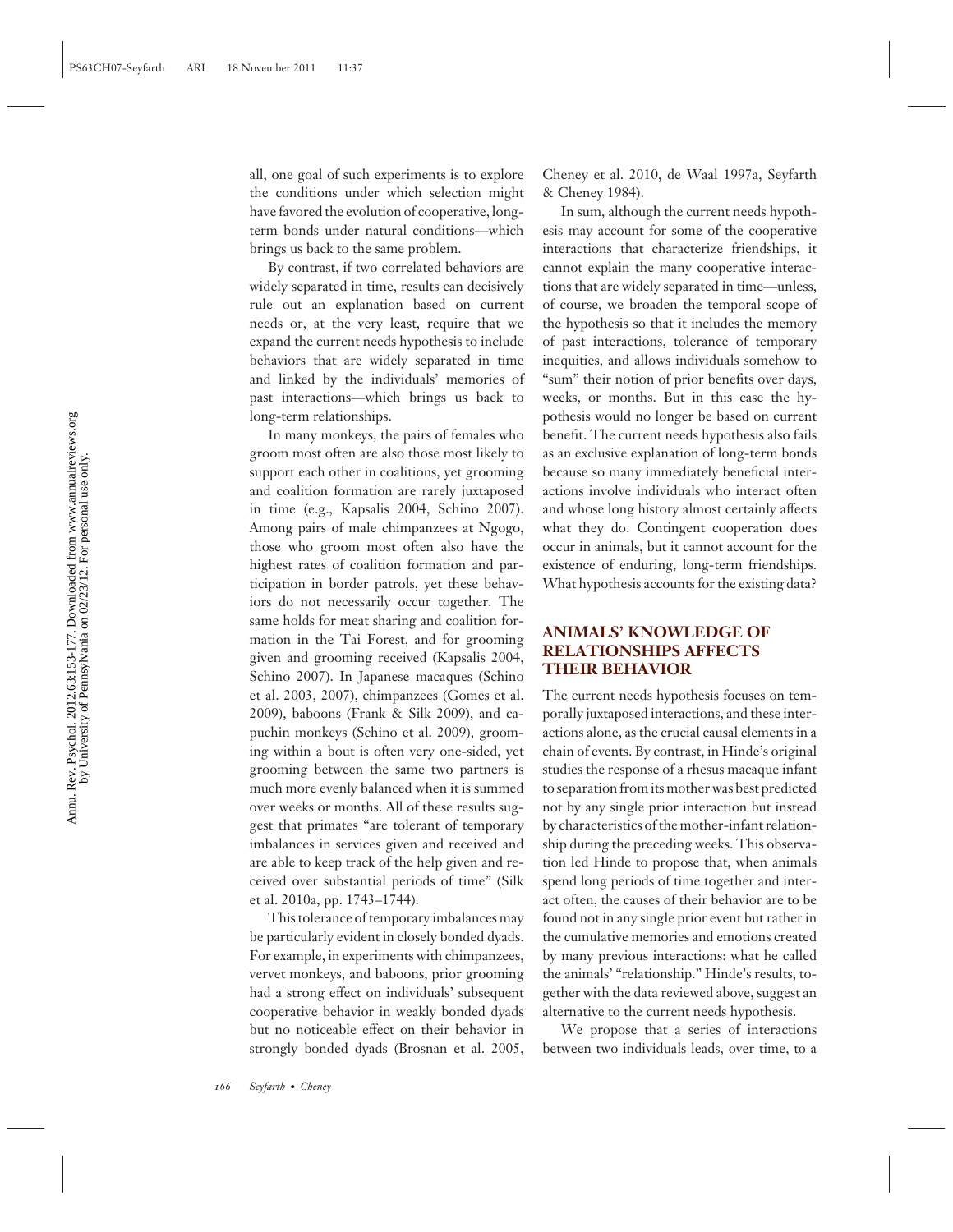relationship that is implicitly recognized both by the participants themselves and by others in their group. In this respect we reify the concept of a relationship. We propose that it exists as an implicit organizing concept, or unit of thought, in the mind of an animal, built up from the memories and emotions generated by the animal's own experiences and by her observation of others. Of course, the animal's knowledge of her own and others' relationships is not explicit—she has no name for different individuals or different social bonds—but it is knowledge nonetheless, like a rat's knowledge of which bar to press or a bird's knowledge of the dominance relations among its neighbors.

We agree with de Waal (2000), Aureli & Schino (2004), and Silk (2007) that, however it is encoded in the brain, an animal's knowledge of her relationships must be affected by several factors, including the memory of past events, the emotions associated with them, and the emotions currently experienced: what de Waal (2008) calls "empathy," Silk (2005) calls "friendship," and Schino & Aureli (2009, p. 59) describe as "a system of emotionally based bookkeeping that allows the long-term tracking of reciprocal exchanges with multiple partners without causing an excessive cognitive load." We further suggest that, like any other knowledge that is built up from memory and emotions—a rat's knowledge of schedules of reinforcement, or a jay's knowledge of where it has hidden and recovered food—an animal's knowledge of relationships has causal power: It affects the animal's behavior. How might this work?

We propose that one animal's behavior toward another does not rely solely on his memory of specific past interactions (although these are undoubtedly important), but derives instead, as a kind of cognitive/emotional shortcut, from his emotions when with that individual and the emotions and memories generated by the recall of many past interactions, all summed over time (Aureli & Schaffner 2002, de Waal 2008). Different memories and emotions, continually updated, cause different patterns of behavior. For some pairs of animals,

memories and emotions lead to more affinitive interactions, which in turn generate more positive memories and emotions. These animals' bonds are strong, enduring, and relatively unaffected by aggression or temporary imbalances in grooming. For other pairs, memories and emotions are less positive or derived from fewer interactions. These animals' bonds are less predictable and may depend more on recent events. Supporting this view, recall that sisters and aunt-niece pairs in baboons maintained strong friendships despite higher rates of aggression than other, less closely bonded dyads, and that in both female baboons and male chimpanzees, pairs with the most equitable grooming relations over long periods of time—but not within a bout—had by other measures the strongest friendships (Aureli & Schaffner 2002). Recall, too, the many cases in which cooperation depended on recent interactions in less closely bonded pairs but was independent of recent events in more strongly bonded pairs (Cheney et al. 2010, de Waal 1997a, Schino & Aureli 2009, Seyfarth & Cheney 1984). Close friends cooperate regardless of what happened recently; others are more concerned with "what have you done for me lately?"

For closely bonded individuals, the emotions created by the memories of past interactions constitute a common currency through which behaviors of different sorts can affect one another. Grooming on Tuesday can create an emotional bond that causes meat sharing on Saturday afternoon. Memories and emotions also allow individuals to adopt a "loose accounting mechanism" that can potentially yield great benefits without relying on more precise calculations based on single past events (Schino & Aureli 2009, p. 57).

Armed with the notion of a relationship call it a "behavioral abstraction" (Povinelli & Vonk 2004), an "intervening variable" (Shettleworth 2010, p. 451), or a "concept" (Seyfarth & Cheney 2011b)—animals classify others according to their relationships and develop expectations about how they will interact. When a juvenile baboon screams, other animals look toward the mother. When a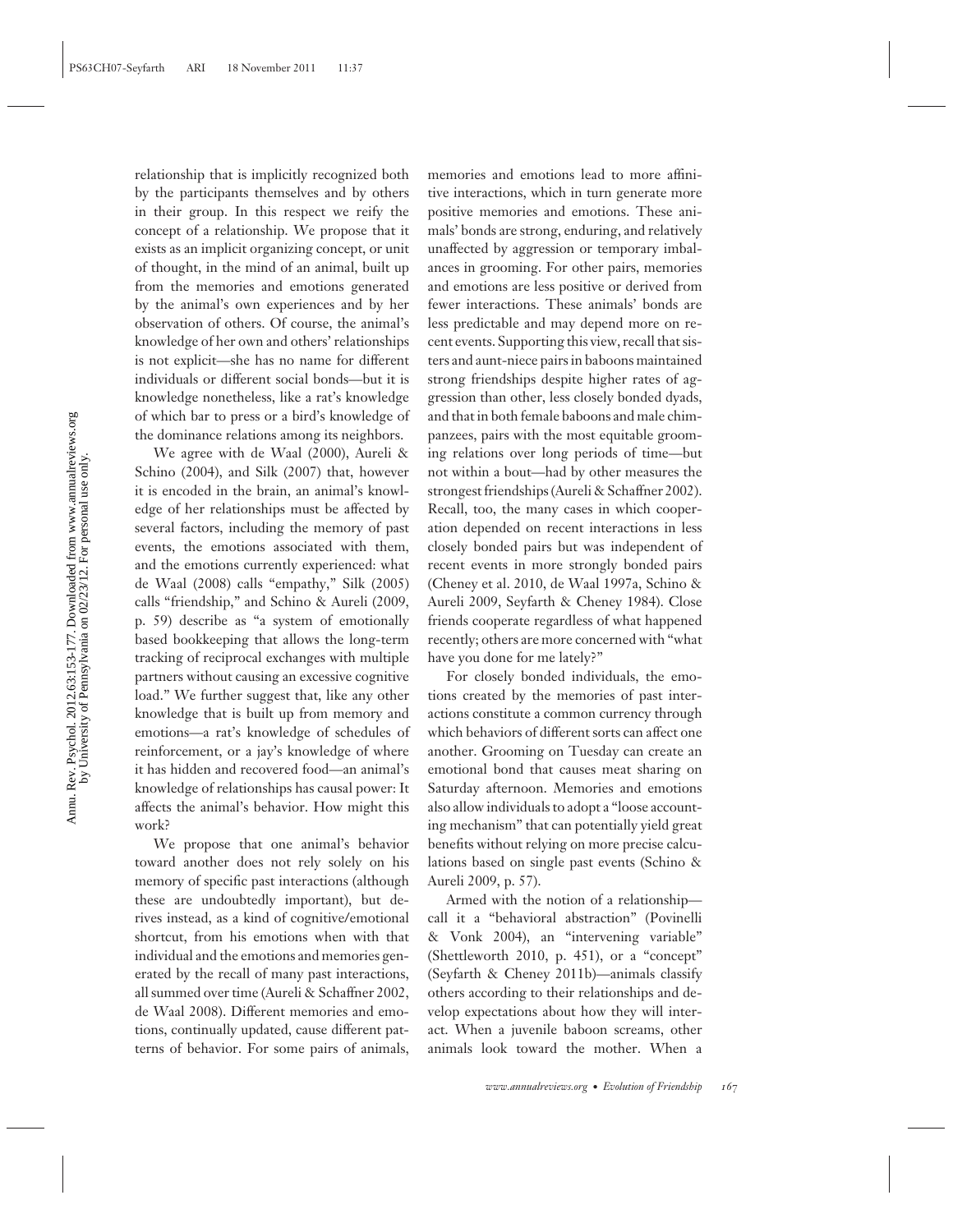capuchin, a macaque, or a chimpanzee is involved in aggression, its behavior depends on its perception of the rank relations among others. If two baboons fight and a bystander grunts to the victim, the grunt reconciles victim and aggressor (i.e., changes their behavior), but only if the bystander is a close kin of the victim. If two chimpanzees fight and a bystander behaves in a friendly way toward the victim, this behavior reconciles the combatants, but only if the bystander has a close bond with the aggressor (Cheney & Seyfarth 2007, Wittig 2010, Wittig & Boesch 2010). Just as an animal's own behavior toward another is affected by their relationship, so the animal's behavior toward others is affected by his perception of their relationship.

By treating animals' knowledge of their own and other individuals' relationship as an intervening variable with causal power, we can account for many of the data on friendships that cannot be explained by a hypothesis based on current benefits in a biological market: the correlation of behaviors separated in time, the correlation between qualitatively different behaviors, and the relatively greater importance of contingent cooperation in weakly bonded, as opposed to strongly bonded, dyads.

Finally, this explanation of long-term relationships requires no special mechanism or novel cognitive abilities. It assumes that animals recognize others as individuals, remember past interactions, and observe and remember the interactions of others. It further assumes that, from these memories and the emotions they generate, animals form implicit concepts that allow them to distinguish between their own relations with different individuals as well as the different relationships that these individuals have with each other—but this requires nothing more than the same concept-forming ability we see, for example, in the classification of different song types or the recognition of transitive relations by birds.

#### **MECHANISMS**

Monogamy is rare in nonhuman primates and mammals generally. It does occur, however,

among some rodents and New World monkeys (Fernandez-Duqué et al. 2009). Recent research is beginning to reveal some of the genetic and hormonal mechanisms that underlie monogamous bonds and that might also underlie the friendships reviewed here.

It is now clear that the peptide hormones oxytocin and arginine vasopressin are involved in the formation of male-female pair bonds in rodents (see Carter et al. 2008 for review). Oxytocin is associated with prosocial behaviors in female mammals, and the gene coding for its receptor, *OXTR*, is heavily expressed in the brains of female rodents (see Carter et al. 2008 for review). By contrast, the arginine vasopression pathway, including the V1a receptor gene, is involved in the expression of partner preference in male mammals (see Turner et al. 2010 for review). In monogamously mated pairs, different levels of oxytocin may be associated with variation in bond strength. In a study of monogamously bonded tamarins (*Saguinus oedipus*), for example, Snowdon et al. (2010) found that both males and females exhibited a tenfold variation in levels of oxytocin. Within pairs, however, male and female levels were highly correlated, and the pairs that were most strongly bonded exhibited the highest ocytocin levels. Different behavioral variables were correlated with levels of oxytocin in each sex: For females, affiliation duration and affiliation frequency were the best predictors of oxytocin levels; for males, the best predictor was sexual behavior. The variation in mean oxytocin levels across pairs, however, was best explained by a model that included male sexual behavior, male huddle initiation, and female solicitation (Snowdon et al. 2010). In other words, as with Hinde's study of responses to separation, the mean oxytocin level in a pair was best predicted not by any single property of either individual but rather by properties of the pair's relationship.

In both human and nonhuman species, the stress response [as measured by levels of circulating glucocorticoids (GCs)] can be mitigated by social contact and affiliation (for review, see Carter et al. 2008, Cheney & Seyfarth 2009). Increasing GC levels prompt the release of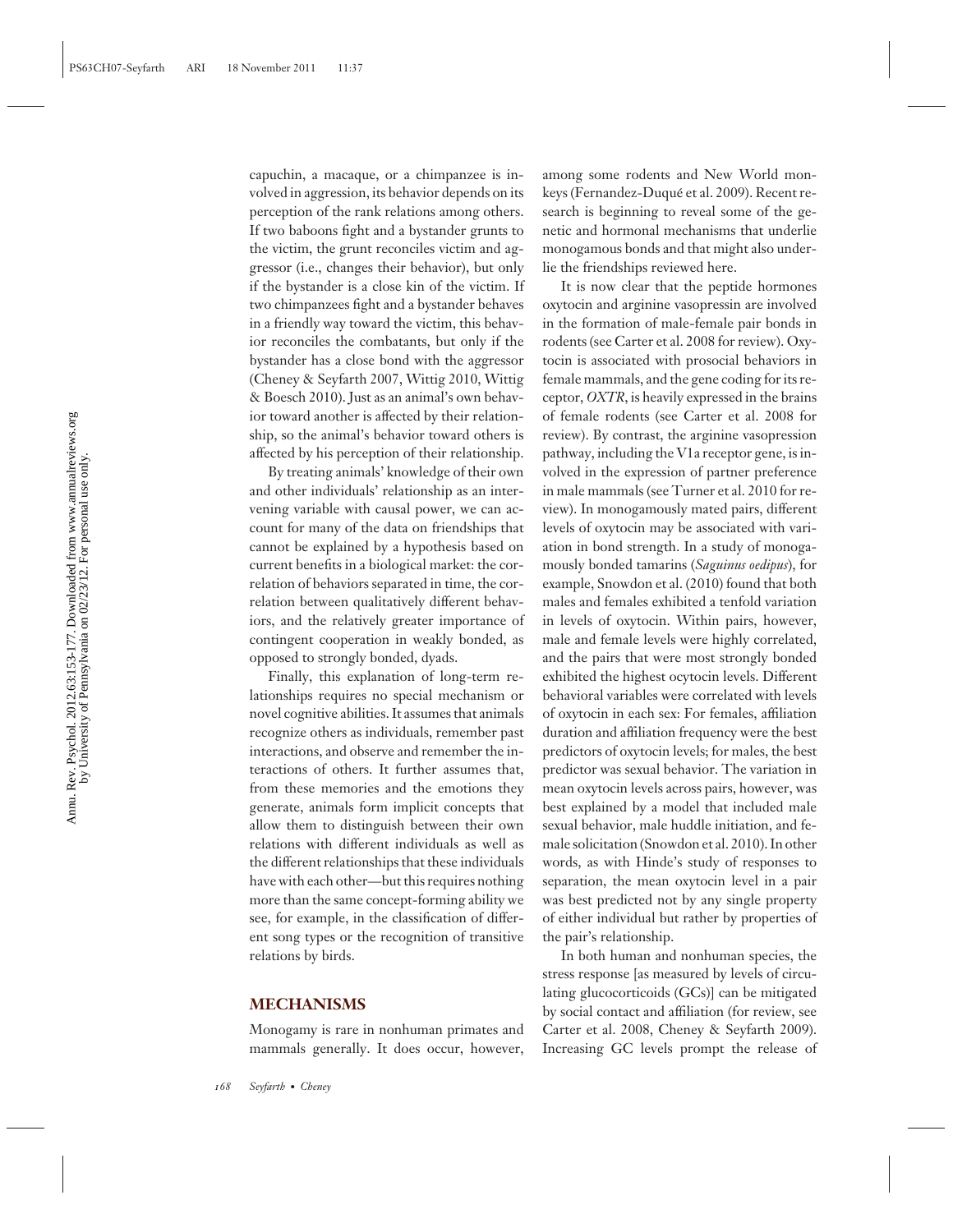oxytocin, which increases motivation for social bonding and physical contact (Uvnas-Moberg 1997). Oxytocin both inhibits the further release of GCs and promotes affiliative behavior, including the tendency to associate with other females. From a functional perspective, such behavior may be adaptive because it allows females to establish new relationships, maintain existing bonds, or restore bonds that have been damaged. Among both baboons and rhesus macaques, females whose grooming networks were focused on a few partners had lower GC levels than did females whose grooming networks were more diverse (Brent et al. 2011, Crockford et al. 2008).

Consistent with this view, data from several species suggest that, when individuals are under stress or their long-term bonds are challenged, they respond in ways that seem designed either to restore and strengthen existing relationships or to form new ones. Such behavior also has the effect of reducing GC levels. In baboons, for example, females who have lost a close companion to predation increase both their rate of grooming and the diversity of their grooming partners. From a functional perspective, this behavior may allow females to form a close bond with a new partner (Engh et al. 2005). If a female's mother dies, her bonds with sisters grow stronger (Silk et al. 2006b). Lactating females whose infants are threatened by infanticide decrease the diversity of their grooming partners, apparently focusing their interactions on a few preferred individuals (Wittig et al. 2008). They also form friendships with adult males (Palombit et al. 2000). In their study of monogamous tamarins (see above), Snowdon & Ziegler (2007) found high rates of nonconceptive sex not only throughout the ovarian cycle but also during pregnancy. Rates of nonconceptive sex and female solicitation increased after minor disruptions of a pair's relationship, for example by brief separations or olfactory stimulation from novel females. The authors suggest that nonconceptive sex may function to restore or maintain a relationship that is under challenge. A variety of data suggest that "reconciliation" (that is, friendly behavior immediately

following aggression) may play a similar role in restoring a relationship that has been temporarily disrupted (see Arnold et al. 2010 for review).

Evidence that animals strive to restore and maintain social bonds when challenged finds parallels in studies of humans, where the loss of a close companion is a potent stressor, and individuals show an increased tendency to associate with others when under stress (e.g., Kendler et al. 2005). The number of ''core'' individuals on whom people rely for support during times of crisis (3–5 individuals) tends to be significantly smaller than their circle of mutual friends (12–20) or regular acquaintances (30–50) (Zhou et al. 2005). In the elderly, strong social networks enhance survival (Giles et al. 2005), and when humans perceive future social opportunities to be limited or at risk—either as they age or when they become ill—they tend to contract their social networks and become more selective in their social relationships (Carstensen 1995).

#### **EVOLUTION**

Whatever the underlying mechanisms, individuals in many species seem strongly motivated to form at least one enduring social bond, even though they may be constrained by demography from doing so with a "preferred" partner. Among female baboons, macaques, hyenas, and elephants, where females remain with their matrilineal kin throughout their lives, individuals preferentially form long-term bonds with close relatives such as mothers, daughters, and sisters (Kapsalis 2004, Moss et al. 2010, Silk et al. 2010a, Smith et al. 2010). In most cases these individuals are readily available, and long-term bonds develop naturally from the close bond established at birth between a mother and her daughter. If close kin are not available, however, individuals form long-term bonds with more distant relatives, with age-mates who may be patrilineal siblings, or with unrelated individuals. Regardless of demography, most individuals form at least one enduring social bond (Mitani 2009, Silk et al. 2010a).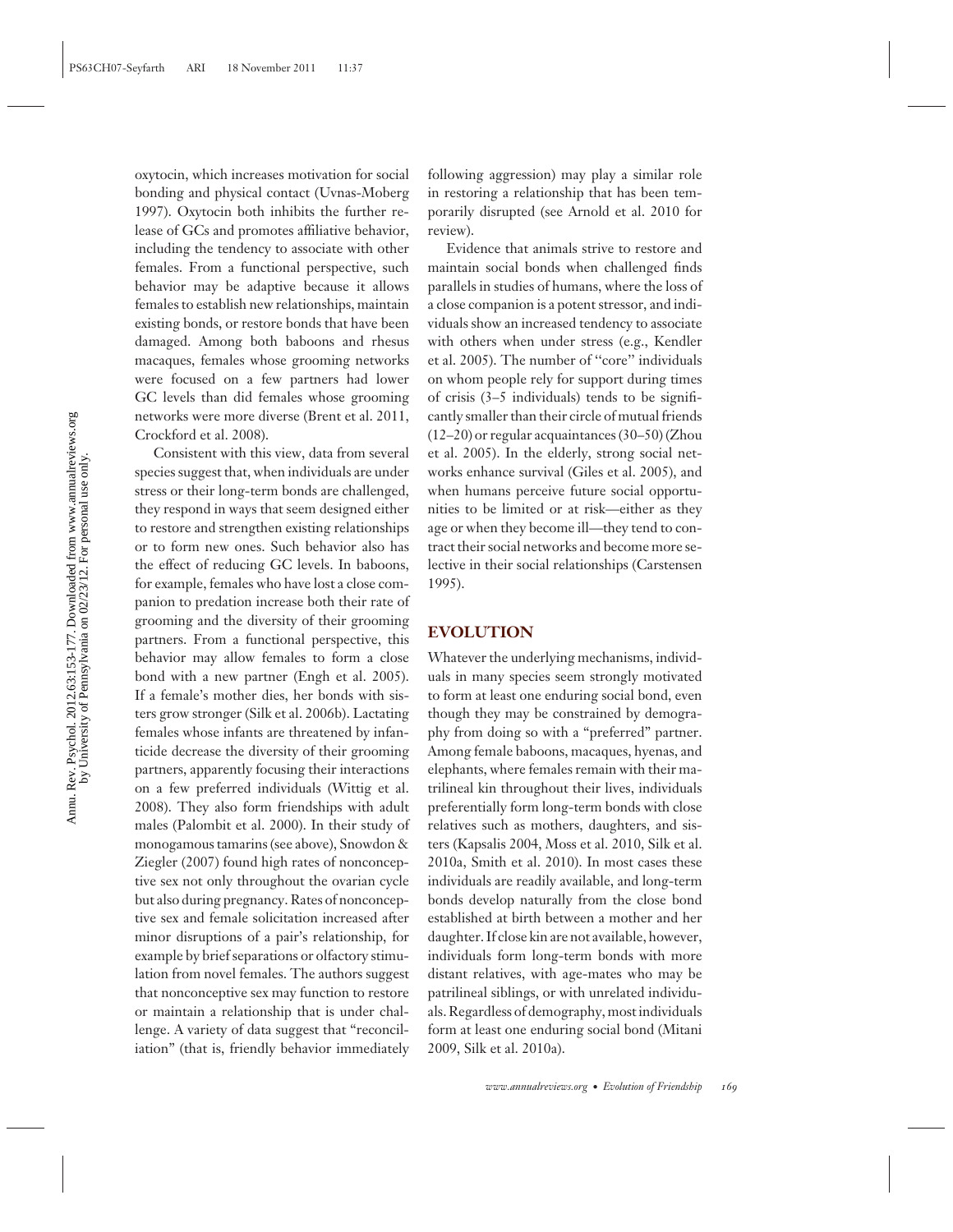In dolphins and horses (where both sexes disperse from their natal group), chimpanzees (where females disperse but male kin remain with their brothers), and lions (*Panthera leo*) and Assamese macaques (*M. assamensis*) (where only males disperse), long-term alliances among males sometimes involve kin. More often, however, they are formed by unrelated individuals (dolphins: Kopps et al. 2010; horses: Cameron et al. 2009; chimpanzees: Mitani 2009; lions: Packer et al. 1991; Assamese macaques: Schulke et al. 2010). In Mitani's study, for example, despite the presence of many maternal and paternal kin pairs, 22 of 28 male chimpanzees formed their most enduring bond with an unrelated individual.

Natural selection therefore appears to have favored individuals who are motivated to form long-term bonds per se, not just bonds with kin. This suggests that long-term bonds (and the motivation to form them) have not evolved simply as an incidental consequence of the close mother-infant relations in species with overlapping generations. Nor can they be explained simply as the result of selection favoring cooperation between any individuals who are close genetic relatives. Instead, long-term bonds have evolved both through inclusive fitness (in species where bonds are formed with kin) and/or through direct fitness (in species where bonds are formed with unrelated individuals). The exact balance between these two selective pathways is likely to be complex. In lions, for example, individuals in small groups of males are more likely to form enduring bonds with unrelated individuals, probably because without such partners they cannot take over a pride of females. As the number of males increases, however, long-term bonds are more likely to be found exclusively among genetic relatives (Packer et al. 1991; see Smith et al. 2010 for review).

Finally, we now have direct evidence that enduring social bonds can increase individuals' reproductive success. Among female baboons, individuals with the most stable, enduring relationships experience higher infant survival (Silk et al. 2003, 2009) and live longer (Silk et al. 2010b) than individuals without such relationships. Among horses, more closely bonded females exhibit higher birth rates and higher infant survivorship (Cameron et al. 2009); a similar phenomenon appears to exist among female dolphins (Frere et al. 2010). Among male dolphins, the formation of a long-term alliance increases a male's reproductive success over what it would have been had no such alliance been formed (Connor et al. 2000). Allied males compete for access to females, and males within a successful alliance appear to share paternity relatively equally (Kopps et al. 2010). Among chimpanzees and Assamese macaques, a male's reproductive success is directly related to his rank, which in turn is directly related to the coalitionary support he receives from others (chimpanzees: Boesch 2009, Constable et al. 2001, Nishida & Hosaka 1996; macaques: Schulke et al. 2010).

These data from the field are consistent with those from the laboratory. In one study, female rats that lived with their sisters differed in the quality of their relationships, and these differences remained stable for months at a time. Sisters that showed the most reciprocal affiliation when young (as measured by approaching, touching, or inspecting) were less vulnerable to stress and less likely to develop tumors at older ages (Yee et al. 2008). As with much of the data reviewed above, the best predictors of an animal's resistance to stress, susceptibility to tumors, morbidity, and mortality were not properties of the individual herself but rather were "structural features of her relationship" with her sister (p. 1057; see also Weidt et al. 2008).

The data also complement those from clinical studies of humans, where social integration has important effects on the cardiovascular, endocrine, and immune systems, effects that appear to be independent of the personality traits of the individuals involved (Uchino et al. 1996). Social integration is also an important predictor of longevity (Eriksson et al. 1999) and mortality (Berkman et al. 2004; see Holt-Lunstad et al. 2010 for review).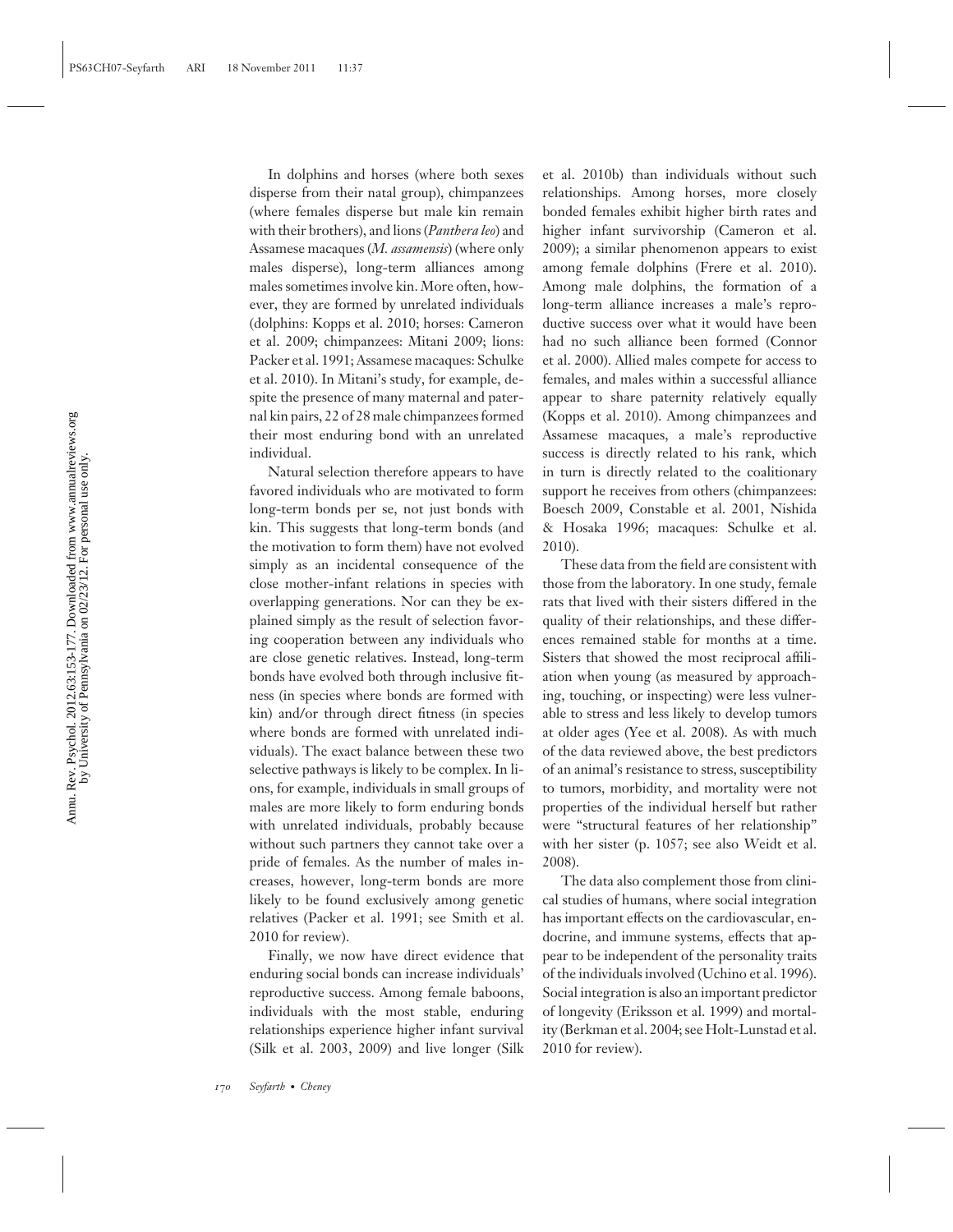# **SUMMARY**

We can see in many group-living mammals the evolutionary origins of human friendship. In horses, elephants, hyenas, dolphins, monkeys, and chimpanzees, evolution has favored the motivation to form close, enduring social bonds either among females, among males, or between males and females. Genetic relatedness affects the formation of friendships. In species such as baboons, macaques, and elephants, where males disperse and females remain in their natal group throughout their lives, friendships are more likely among females, who form enduring bonds with the most obvious category of partners: close matrilineal kin who are brought together from the moment a female is born. By contrast, in species such as chimpanzees and dolphins, where female dispersal is common and males remain together, long-term bonds are more likely among males.

Not all friendships, however, can be traced to kinship. If a female baboon has no mother or daughter present, she forms her strongest bond with a sister or an unrelated animal, often an age-mate. Many male chimpanzees form their strongest bond with an unrelated male. Mares in a herd of horses form stable, enduring bonds despite being unrelated. Natural selection appears to have favored the motivation to form friendships generally, not just friendships with kin.

Friendships are striking because they often involve cooperative interactions that are widely separated in time. One male chimpanzee supports another in a coalition, three days later his partner offers him meat, and over many months the two behaviors are highly correlated. Enduring friendships are thus built, at least in part, on the memory of past interactions and the emotions associated with them.

Applying the term "friendship" to animals is not anthropomorphic. To the contrary, many observations and experiments have shown that animals recognize the close social bonds that exist among others. Results suggest that friendship is an implicit organizing concept, or unit of thought, in the minds of some animals. Naturally, this concept is neither as rich nor explicit as our own, but it is a concept nonetheless, no different from many concepts already documented in studies of animal learning (Seyfarth & Cheney 2011b).

Friendships are adaptive in different ways for males and females. Among males, allies have superior competitive ability, higher dominance rank, and improved reproductive success. Among females, individuals with the strongest, most enduring social bonds experience less stress, higher infant survival, and live longer.

#### **SUMMARY POINTS**

- 1. Close, enduring relationships (or friendships) occur throughout the animal kingdom, particularly among long-lived mammals such as primates, dolphins, and elephants.
- 2. These bonds are adaptive for the individuals involved. Among males, they increase the individuals' reproductive success; among females, they reduce stress, increase infant survival, and increase longevity.
- 3. We can therefore see the evolutionary origins of human friendships in the social bonds formed among nonhuman primates.

#### **FUTURE ISSUES**

Unresolved questions include:

1. What are the proximate mechanisms that underlie the formation of close, enduring social bonds? Reduced stress? Decreased vulnerability to predation as a result of becoming less peripheral? In males, greater access to mates?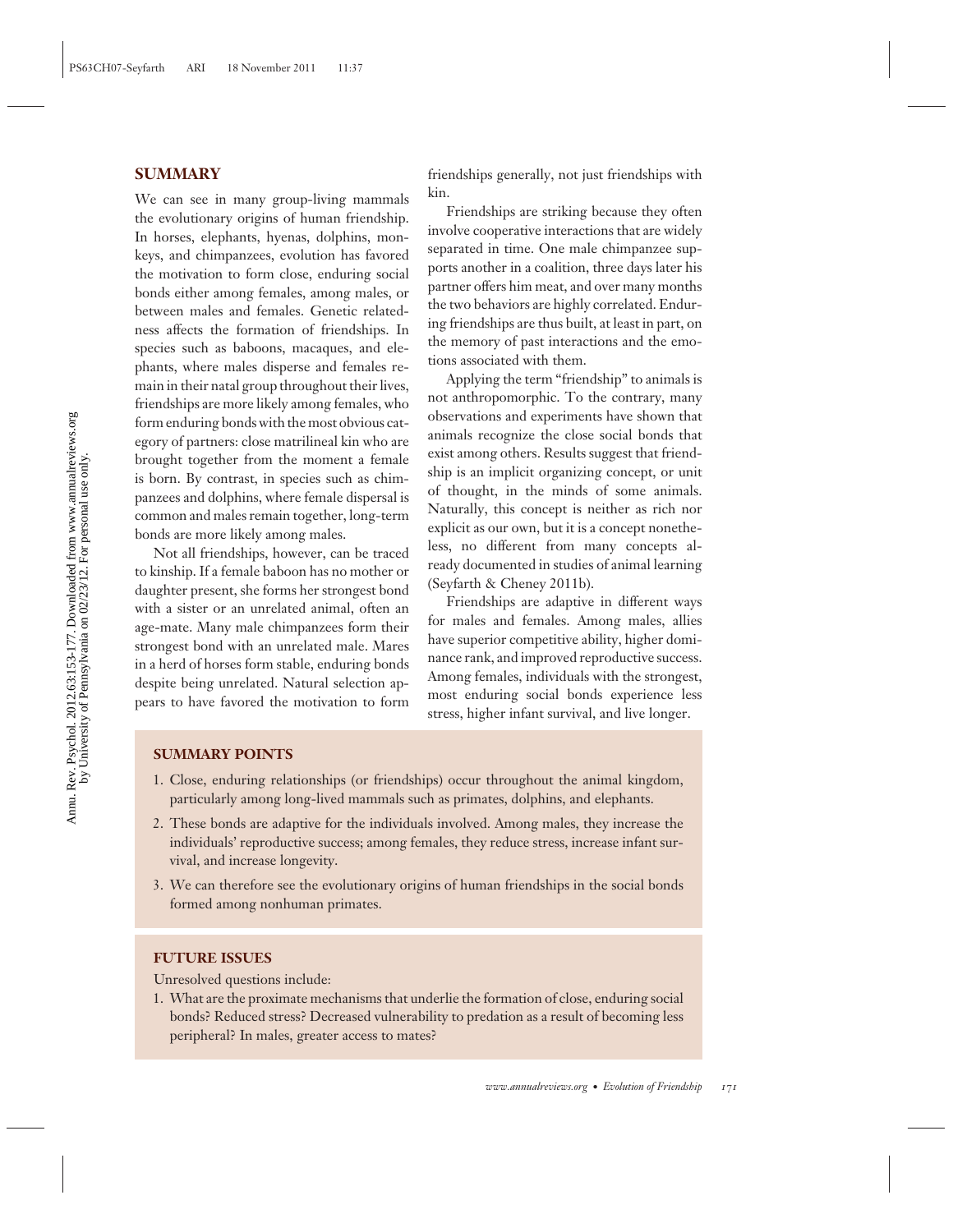- 2. What are the evolutionary benefits? In female primates at least, they appear not to include greater defense against predators, greater access to food, or increased rank. They may include better infant survival and increased longevity. How do these benefits arise?
- 3. What behavioral traits are most closely correlated with the formation of long-term bonds?
- 4. Finally, scientists have traditionally believed that sociality evolved either to defend resources (usually food) or to defend against predators. Perhaps we should now revise these assumptions, since female (and in some cases male) sociality appears to be adaptive in its own right, independent of food and predators—so important that even in species where females disperse, such as horses and chimpanzees, they strive to establish bonds with other females. Group formation may have evolved not just because it reduces an individual's risk from predation or increases her ability to find food, but also because it provides her with opportunities to form a long-term bond with another individual.

# **DISCLOSURE STATEMENT**

The authors are unaware of any affiliation, funding, or financial holdings that might be perceived as affecting the objectivity of this review.

#### **ACKNOWLEDGMENTS**

We thank Filippo Aureli, Catherine Crockford, John Mitani, Gabriele Schino, Joan Silk, and Roman Wittig for comments on earlier drafts.

#### **LITERATURE CITED**

- Alberts SC, Buchan JC, Altmann J. 2006. Sexual selection in wild baboons: from mating opportunities to paternity success. *Anim. Behav.* 72:1177–96
- Alberts SC, Watts HE, Altmann J. 2003. Queuing and queue-jumping: long-term patterns of reproductive skew among male savanna baboons. *Anim. Behav.* 65:821–40
- Alcock J. 2009. *Animal Behavior*. Sunderland, MA: Sinauer. 9th ed.
- Altmann J. 1979. Age cohorts as paternal sibships. *Behav. Ecol. Sociobiol.* 6:161–64
- Arnold K, Fraser ON, Aureli F. 2010. Postconflict reconciliation. In *Primates in Perspective*, ed. CJ Campbell, A Fuentes, KC MacKinnon, SK Bearder, R Stumpf, pp. 608–25. London: Oxford Univ. Press. 2nd ed.

Aureli F, Schaffner CM. 2002. Relationship assessment through emotional mediation. *Behaviour* 139:393–420

- Aureli F, Schino G. 2004. The role of emotions in social relationships. In *Macaque Societies: A Model for the Study of Social Organizations*, ed. B Thierry, W Sinsh, W Kaumanns, pp. 38–55. London: Cambridge Univ. Press
- Balda RP, Kamil AC. 1992. Long-term spatial memory in Clark's nutcracker, *Nucifraga columbiana*. *Anim. Behav*. 44:761–69
- Barrett L, Henzi PS. 2002. Constraints on relationship formation among female primates. *Behaviour* 139:263– 89
- Beehner JC, Bergman T, Cheney DL, Seyfarth RM, Whitten P. 2005. The effect of new alpha males on female stress in wild chacma baboons. *Anim. Behav.* 69:1211–21
- Bergman T, Beehner JC, Cheney DL, Seyfarth RM. 2003. Hierarchical classification by rank and kinship in baboons. *Science* 302:1234–36
- Berkman LF, Melchior M, Chastang JF, Niedhammer I, Leclerc A, Goldberg M. 2004. Social integration and mortality: a prospective study of French employees of Electricity of France-Gas of France: the GAZEL cohort. *Am. J. Epidemiol.* 159:167–74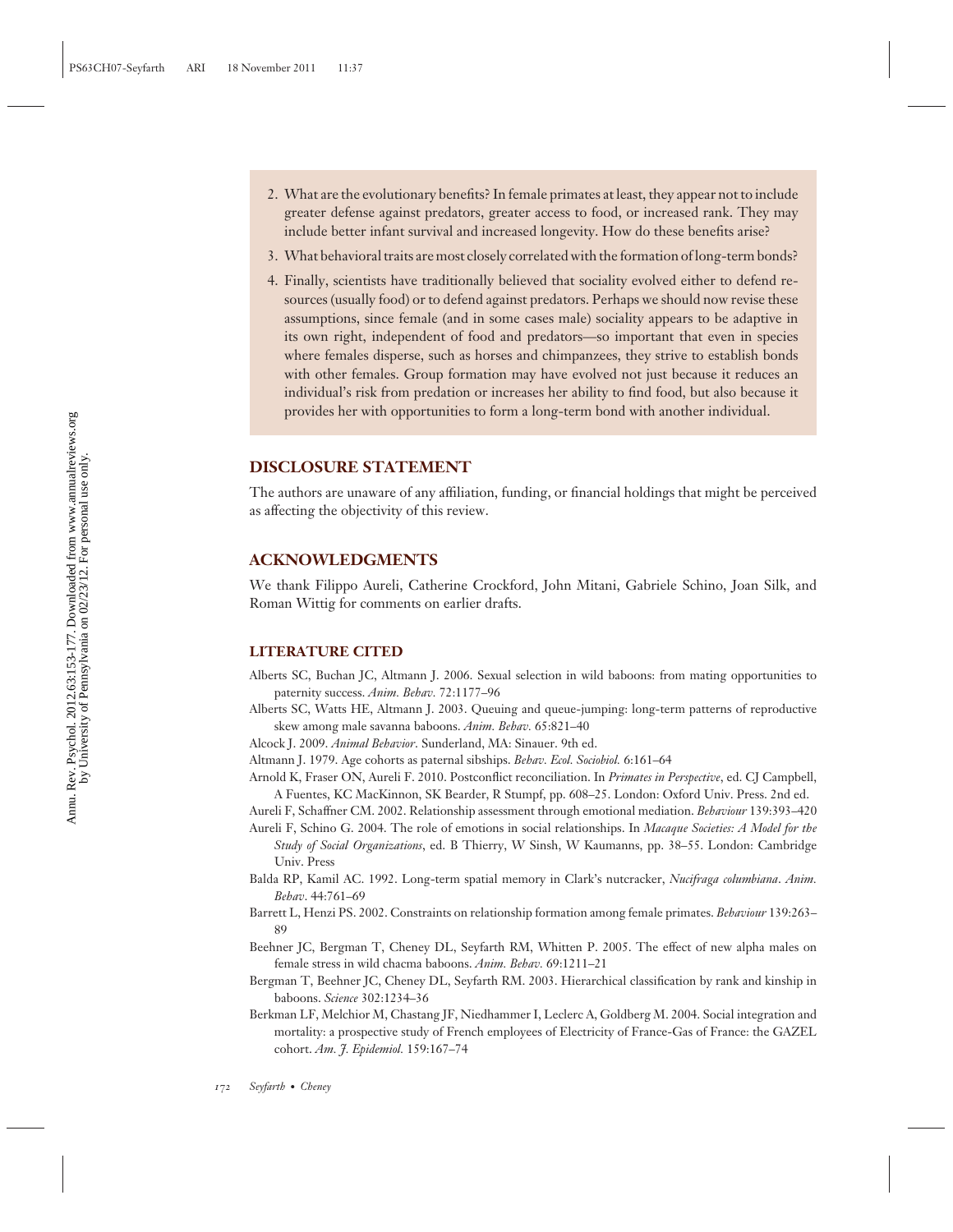- Berman CM. 1980. Early agonistic experience and rank acquisition among free-ranging infant rhesus monkeys. *Int. J. Primatol.* 1:153–70
- Black JM. 2001. Fitness consequences of long-term pair bonds in barnacle geese: monogamy in the extreme. *Behav. Ecol.* 12:640–45
- Boesch C. 2009. *The Real Chimpanzee: Sex Strategies in the Forest*. London: Cambridge Univ. Press
- Brent LJN, Semple S, Dubuc C, Heistermann M, MacLarnon A. 2011. Social capital and physiological stress levels in free-ranging adult female rhesus macaques. *Physiol. Behav.* 102:76–83
- Brosnan SF, Schiff HC, de Waal FBM. 2005. Tolerance for inequity may increase with social closeness in chimpanzees. *Proc. Biol. Sci.* 272:253–58
- **Brosnan SF, Silk JB, Henrich J, Mareno MC, Lambeth SP, Schapiro SJ. 2009. Chimpanzees (***Pan troglodytes***) do not develop contingent reciprocity in an experimental task.** *Anim. Cogn***. 12:587– 97**
- Buchan J, Alberts S, Silk JB, Altmann J. 2003. True paternal care in a multi-male primate society. *Nature* 425:179–81
- Cameron EZ, Setsaas TH, Linklater WL. 2009. Social bonds between unrelated females increase reproductive success in feral horses. *Proc. Natl. Acad. Sci. USA* 106:13850–53
- Carstensen LL. 1995. Evidence for a lifespan theory of socioemotional selectivity. *Curr. Dir. Psychol. Sci.* 4:151–56
- Carter CS, Grippo AJ, Pournajafi-Nazarloo H, Ruscio MG, Porges SW. 2008. Oxytocin, vasopressin, and sociality. *Prog. Brain Res.* 170:331–36
- Chapais B. 2005. Kinship, competence, and cooperation in primates. In *Cooperation in Primates and Humans: Mechanisms and Evolution*, ed. PM Kappeler, C van Schaik, pp. 47–64. London: Cambridge Univ. Press
- Cheney DL, Moscovice L, Heesen M, Mundry R, Seyfarth RM. 2010. Contingent cooperation in wild female baboons. *Proc. Natl. Acad. Sci. USA* 107:9562–67
- Cheney DL, Seyfarth RM. 1990. *How Monkeys See the World*. Chicago: Univ. Chicago Press
- Cheney DL, Seyfarth RM. 2007. *Baboon Metaphysics*. Chicago: Univ. Chicago Press
- Cheney DL, Seyfarth RM. 2009. Stress and coping mechanisms in female primates. *Adv. Stud. Behav.* 39:1–44
- Cheney DL, Seyfarth RM. 2011. The evolution of a cooperative social mind. In *Oxford Handbook of Comparative Evolutionary Psychology*, ed. J Vonk, T Shackelford. London: Oxford Univ. Press. In press
- **Connor RC. 2007. Complex alliance relationships in bottlenose dolphins and a consideration of selective environments for extreme brain size evolution in mammals.** *Philos. Trans. R. Soc. Lond. B Biol. Sci.* **362:587–602**
- Connor RC, Mann J. 2006. Social cognition in the wild: Macchiavellian dolphins? In *Rational Animals?*, ed. S Hurley, M Nudds, pp. 329–70. London: Oxford Univ. Press
- Connor RC, Wells RS, Mann J, Read AJ. 2000. The bottlenose dolphin: social relationships in a fission-fusion society. In *Cetacean Societies*, ed. J Mann, RC Connor, PL Tyack, H Whitehead, pp. 91–126. Chicago: Univ. Chicago Press
- Constable J, Ashley M, Goodall J, Pusey AE. 2001. Noninvasive paternity assignment in Gombe chimpanzees. *Mol. Ecol.* 10:1279–300
- Crockford C, Wittig RM, Seyfarth RM, Cheney DL. 2007. Baboons eavesdrop to deduce mating opportunities. *Anim. Behav.* 73:885–90
- Crockford C, Wittig RM, Whitten P, Seyfarth RM, Cheney DL. 2008. Social stressors and coping mechanisms in wild female baboons (*Papio hamadryas ursinus*). *Horm. Behav*. 53:254–65
- de Waal FBM. 1997a. The chimpanzee's service economy: food for grooming. *Evol. Hum. Behav.* 18:375–89
- de Waal FBM. 1997b. Food transfers through mesh in brown capuchins. *J. Comp. Psychol.* 111:370–78
- de Waal FBM. 2000. Attitudinal reciprocity in food sharing among brown capuchin monkeys. *Anim. Behav.* 60:253–61
- **de Waal FBM. 2008. Putting the altruism back into altruism: the evolution of empathy.** *Annu. Rev. Psychol.* **59:279–300**
- de Waal FBM, Luttrell LM. 1986. The similarity principle underlying social bonding among female rhesus monkeys. *Folia Primatol*. 46:215–34
- Engh AL, Beehner JC, Bergman T, Whitten P, Seyfarth RM, Cheney DL. 2006. Behavioural and hormonal responses to predation in female chacma baboons (*Papio hamadryas ursinus*). *Proc. Biol. Sci.* 273:707–12

**A very useful review of tests for contingent reciprocity using captive animals.**

**Demonstrates the reproductive benefits of long-term bonds in dolphins.**

**Makes a clear argument for the role of emotions in mediating social bonds.**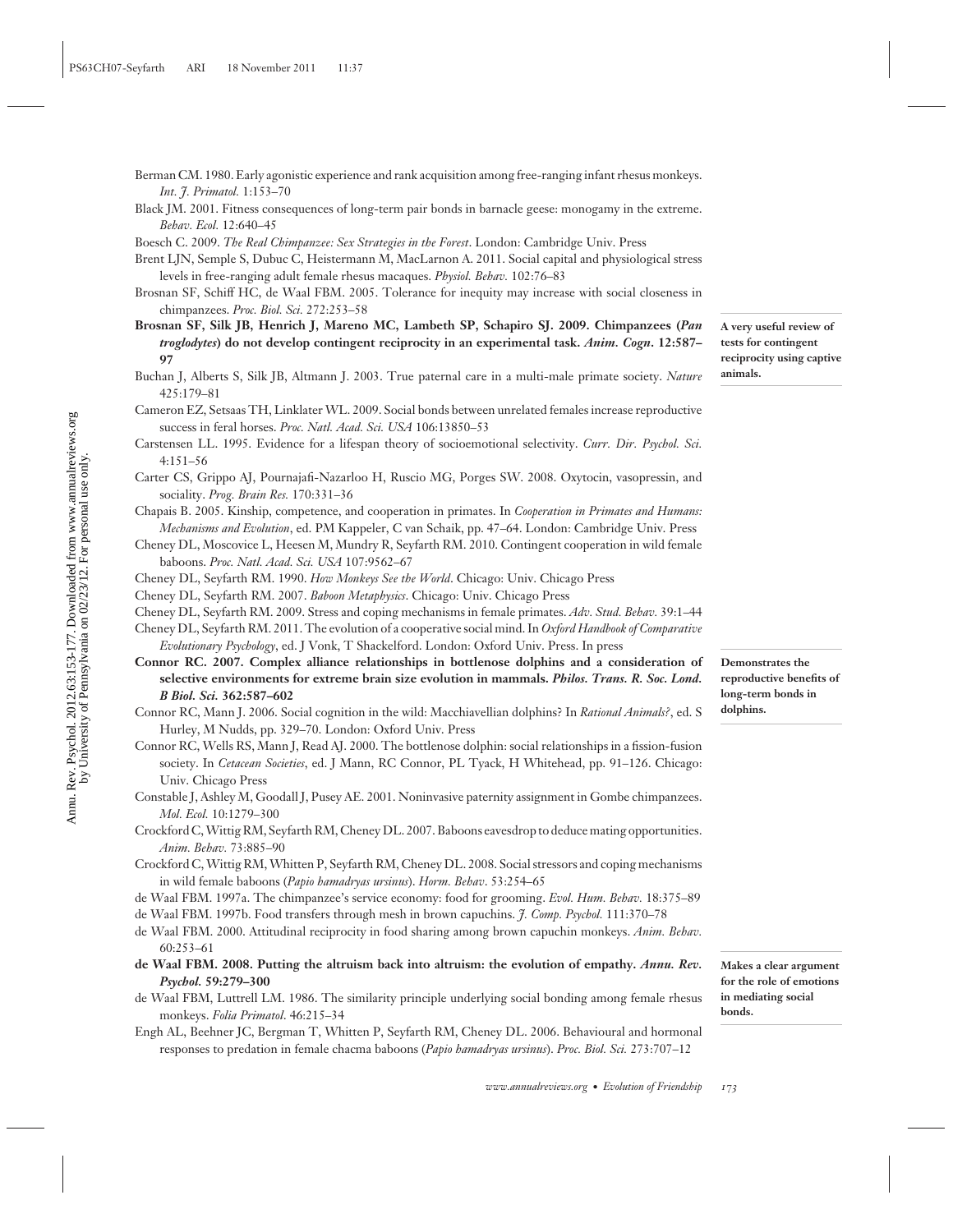- Engh AL, Siebert AR, Greenberg DA, Holekamp K. 2005. Patterns of alliance formation and postconflict aggression indicate spotted hyenas recognize third party relationships. *Anim. Behav.* 69:209–17
- Eriksson BG, Hessler RM, Sundh V, Steen B. 1999. Cross-cultural analysis of longevity among Swedish and American elders: the role of social networks in the Gothenburg and Missouri longitudinal studies compared. *Arch. Gerontol. Geriatr.* 28:131–48
- Fairbanks LA. 1993. Juvenile vervet monkeys: establishing relationships and practicing skills for the future. In *Juvenile Primates*, ed. ME Pereira, LA Fairbanks, pp. 211–27. London: Oxford Univ. Press
- Fernandez-Duque E, Valeggia C, Mendoza SP. 2009. The biology of paternal care in human and nonhuman ´ primates. *Annu. Rev. Anthropol.* 38:115–30
- Frank RE, Silk JB. 2009. Impatient traders or contingent reciprocators? Evidence for the extended time course of grooming exchanges in baboons. *Behaviour* 146:1123–35
- Frere CH, Krützen M, Mann J, Connor RC, Bejder L, Sherwin WB. 2010. Social and genetic interactions drive fitness variation in a free-living dolphin population. *Proc. Natl. Acad. Sci. USA* 107:19949–54
- Fruteau C, Voelkl B, van Damme E, Noë R. 2009. Supply and demand determine the market value of food providers in wild vervet monkeys. *Proc. Natl. Acad. Sci. USA* 106:12007–12
- Gilby C, Wrangham RW. 2008. Association patterns among wild chimpanzees (*Pan troglodytes schweinfurthii* ) reflect sex differences in cooperation. *Behav. Ecol. Sociobiol.* 11:1831–42
- Giles LC, Glonek GFV, Luszcz MA, Andrews GR. 2005. Effects of social networks on ten year survival in very old Australians: the Australian Longitudinal Study of Ageing. *J. Epidemiol. Community Health* 59:574–79
- Gomes CM, Mundry R, Boesch C. 2009. Long-term reciprocation of grooming in wild West African chimpanzees. *Proc. Biol. Sci.* 276:699–706
- Goodall J. 1986. *The Chimpanzees of Gombe*. Cambridge, MA: Harvard Univ. Press
- Grosenick L, Clement TS, Fernald R. 2007. Fish can infer social rank by observation alone. *Nature* 446:102–4
- Harlow HF, Harlow MK. 1965. The affectional systems. In *The Behavior of Nonhuman Primates*, vol. 2, ed. AM Schrier, HF Harlow, F Stollnitz, pp. 287–334. New York: Academic
- Hauber ME, Sherman PW. 2001. Self-referent phenotype matching: theoretical considerations and empirical evidence. *Trends Neurosci.* 24:609–16
- Hemelrijk C. 1994. Support for being groomed in long-tailed macaques, *Macaca fascicularis*. *Anim. Behav*. 48:479–81
- Henzi SP, Barrett L. 2002. Infants as a commodity in a baboon market. *Anim. Behav.* 63:915–21
- Henzi SP, Barrett L. 2007. Coexistence in female-bonded primate groups. *Adv. Stud. Behav.* 37:43–81
- Hill K, Boesch C, Goodall J, Pusey AE, Williams J, Wrangham R. 2001. Mortality rates among wild chimpanzees. *J. Hum. Evol.* 40:437–50
- Hinde RA. 1976. Interactions, relationships, and social structure. *Man* 11:1–17
- Hinde RA. 1979. *Towards Understanding Relationships*. London: Academic
- Hinde RA. 1987. *Individuals, Relationships, and Culture*. London: Cambridge Univ. Press
- Hirsh-Pasek K, Golinkoff R. 1996. *The Origins of Grammar: Evidence from Early Language Comprehension*. Cambridge, MA: MIT Press
- Holt-Lunstad J, Smith TB, Layton JB. 2010. Social relationships and mortality risk: a meta-analytic review. *PLoS Med.* 7:e1000316
- Judge P. 1982. Redirection of aggression based on kinship in a captive group of pigtail macaques. *Int. J. Primatol.* 3:301
- Kapsalis E. 2004. Matrilineal kinship and primate behavior. In *Kinship and Behavior in Primates*, ed. B Chapais, C. Berman, pp. 153–76. London: Oxford Univ. Press
- Kapsalis E, Berman CM. 1996. Models of affiliative relationships among female rhesus monkeys (*Macaca mulatta*). I. Criteria for kinship. *Behaviour* 133:1209–34
- Kellman PJ, Spelke ES. 1983. Perception of partially occluded objects in infancy. *Cogn. Psychol.* 15:483–524
- Kendler KS, Myers J, Prescott CA. 2005. Sex differences in the relationship between social support and risk for major depression: a longitudinal study of opposite sex twin pairs. *Am. J. Psychol.* 162:250–56
- Kopps AM, Connor RC, Sherwin WB, Krützen M. 2010. *Direct and indirect fitness benefits of alliance formation in male bottlenose dolphins.* Poster presented at Annu. Meet. Intl. Soc. Behav. Ecol., Perth, Australia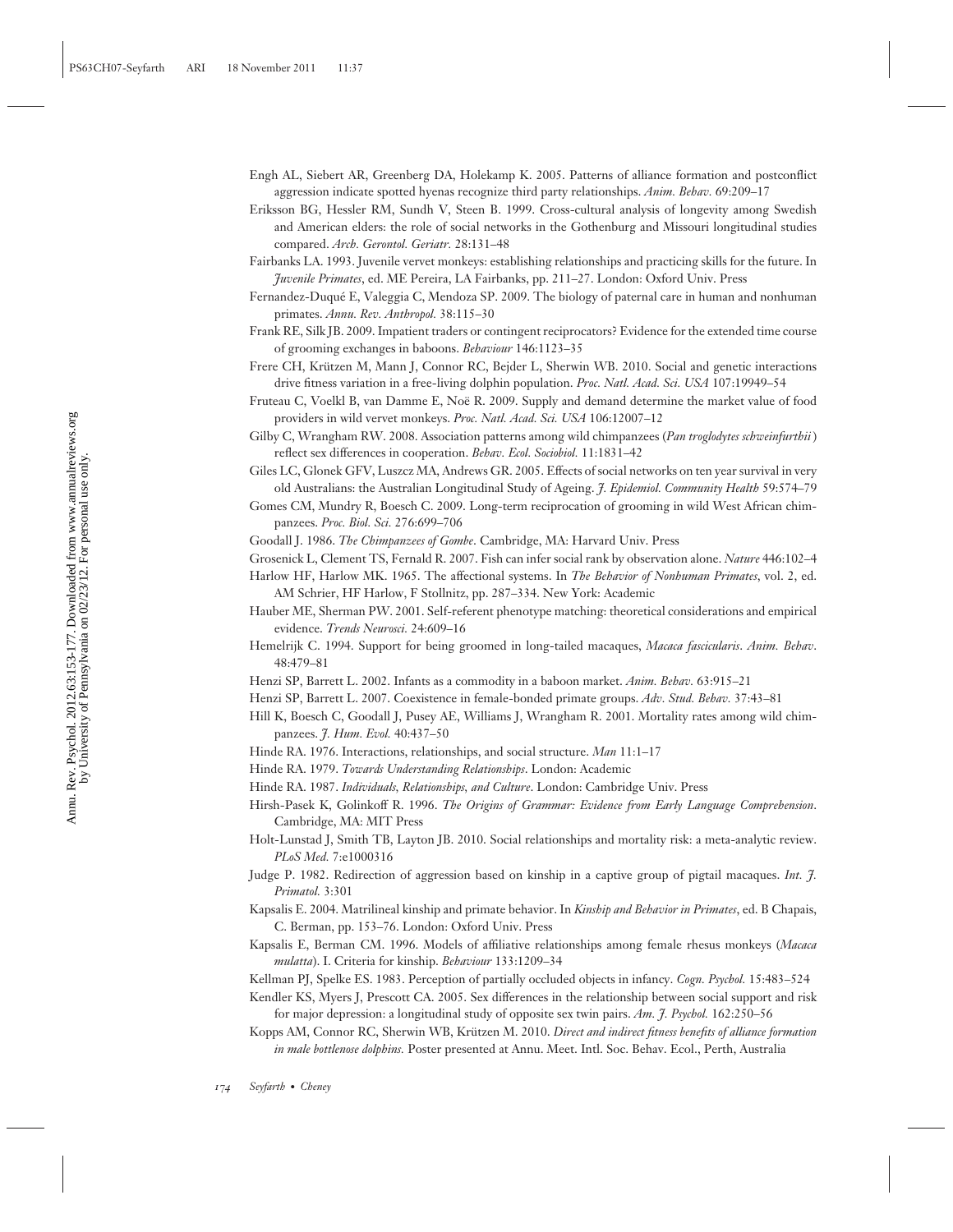Krützen M, Sherwin WB, Connor RC, Barré LM, Van de Casteele T, et al. 2003. Contrasting relatedness patterns in bottlenose dolphins (*Tursiops* spp.) with different alliance strategies. *Proc. R. Soc. Lond. B* 270:497–502

Kummer H. 1971. *Primate Societies*. Chicago: Aldine

- Langergraber K, Mitani JC, Vigilant L. 2007. The limited impact of kinship on cooperation in wild chimpanzees. *Proc. Natl. Acad. Sci. USA* 104:7786–90
- Langergraber K, Mitani JC, Vigilant L. 2009. Kinship and social bonds in female chimpanzees (*Pan troglodytes*). *Am. J. Primatol*. 71:840–51
- Mann J, Connor RC, Barre JM, Heithaus MR. 2000. Female reproductive success in bottlenose dolphins (*Tursiops* spp.): life history, habitat, provisioning, and group size effects. *Behav. Ecol*. 11:210–19
- Mitani JC. 2006. Reciprocal exchanges in chimpanzees and other primates. In *Cooperation in Primates and Humans*, ed. PM Kappeler, C van Schaik, pp. 107–19. Berlin: Springer-Verlag
- **Mitani JC. 2009. Male chimpanzees form enduring and equitable social bonds.** *Anim. Behav.* **77:633– 40**
- Mitani JC, Watts DP, Amsler SJ. 2010. Lethal intergroup aggression leads to territorial expansion in wild chimpanzees. *Curr. Biol.* 20:R507–8
- Moscovice L, DiFiore A, Crockford C, Kitchen DM, Wittig RM, et al. 2010. Hedging their bets? Male and female chacma baboons form friendships based on likelihood of paternity. *Anim. Behav.* 79:1007–15
- Moss CJ, Croze H, Lee PC, eds. 2010. *The Amboseli Elephants: A Long-Term Perspective on a Long-Lived Mammal*. Chicago: Univ. Chicago Press
- Muller M, Mitani JC. 2005. Conflict and cooperation in wild chimpanzees. *Adv. Stud. Behav.* 35:275–331
- Newton-Fisher N. 2002. Relationships of male chimpanzees in the Budongo Forest, Uganda. In *Behavioral Diversity in Chimpanzees and Bonobos*, ed. C Boesch, G Hohmann, L Marchant, pp. 125–37. London: Cambridge Univ. Press
- Newton-Fisher N. 2004. Hierarchy and social status in Budongo chimpanzees. *Primates* 45:81–87
- Nguyen N, Van Horn RC, Alberts SC, Altmann J. 2009. "Friendships" between new mothers and adult males: adaptive benefits and determinants in wild baboons (*Papio cynocephalus*). *Behav. Ecol. Sociobiol*. 63:1331– 34
- Nishida T, Hosaka K. 1996. Coalition strategies among adult male chimpanzees of the Mahale Mountains, Tanzania. In *Great Ape Societies*, ed. WC McGrew, L Marchant, T Nishida, pp. 114–34. London: Cambridge Univ. Press
- Noë R, Hammerstein P. 1994. Biological markets: Supply and demand determine the effect of partner choice in cooperation, mutualism, and mating. *Behav. Ecol. Sociobiol.* 35:1–11
- O'Brien TG, Robinson J. 1993. Stability of social relationships in female wedge-capped capuchin monkeys. In *Juvenile Primates*, ed. ME Pereira, LA Fairbanks, pp. 197–210. London: Oxford Univ. Press
- Packer CA, Gilbert DA, Pusey AE, O'Brien SJ. 1991. A molecular genetic analysis of kinship and cooperation in African lions. *Nature* 351:562–65
- Palombit RA, Cheney DL, Seyfarth RM, Rendall D, Silk JB, et al. 2000. Male infanticide and defense of infants in chacma baboons. In *Male Infanticide and Its Implications*, ed. CP van Schaik, C Janson, pp. 123– 51. London: Cambridge Univ. Press
- Paz-y-Miño G, Bond AB, Mail AC, Balda RP. 2004. Pinyon jays use transitive inference to predict social dominance. *Nature* 430:778–82
- Peake AM, Terry AMR, McGregor PK, Dabelsteen T. 2002. Do great tits assess rivals by combining direct experience with information gathered by eavesdropping? *Proc. R. Soc. Lond. B* 269:1925–29
- Perry S, Barrett C, Manson J. 2004. White-faced capuchin monkeys show triadic awareness in their choice of allies. *Anim. Behav.* 67:165–70
- Perry S, Manson J, Muniz L, Gros-Louis J, Vigilant L. 2008. Kin-biased social behaviour in wild adult female white-faced capuchins, *Cebus capuchinus*. *Anim. Behav*. 76:187–99
- Povinelli DJ, Vonk J. 2004. We don't need a microscope to explore the chimpanzee's mind. *Mind Lang.* 19:1–28
- Schino G. 2001. Grooming, competition, and social rank among female primates: a meta-analysis. *Anim. Behav.* 62:265–71

**An excellent empirical study of long-term bonds in wild chimpanzees.**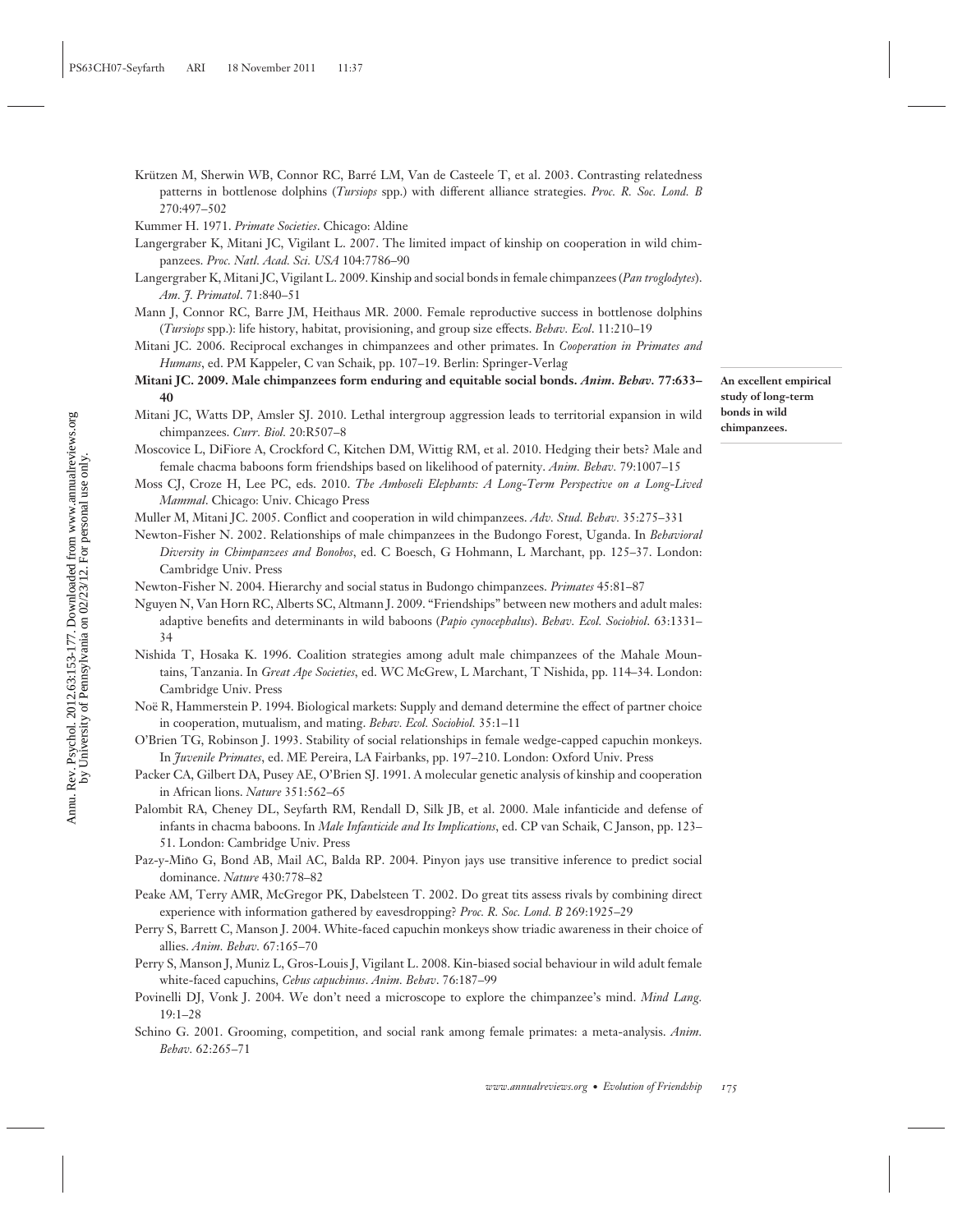**Makes a clear argument for the role of emotions in mediating social bonds.**

- Schino G. 2007. Grooming and agonistic support: a meta-analysis of primate reciprocal altruism. *Behav. Ecol.* 18:115–20
- **Schino G, Aureli F. 2009. Reciprocal altruism in primates: partner choice, cognition, and emotions.** *Adv. Stud. Behav.* **39:45–69**
- Schino G, diGiusippe F, Visalberghi E. 2009. Grooming, rank, and agonistic support in tufted capuchin monkeys. *Am. J. Primatol.* 71:101–5
- Schino G, Polizzi di Sorrentino E, Tiddi B. 2007. Grooming and coalitions in Japanese macaques (*Macaca fuscata*): partner choice and the time frame of reciprocation. *J. Comp. Psychol*. 121:181–88
- Schino G, Ventura R, Troisi A. 2003. Grooming among female Japanese macaques: distinguishing between reciprocation and exchange. *Behav. Ecol.* 14:887–91
- Schülke O, Bhagavatula J, Vigilant L, Ostner J. 2010. Social bonds enhance reproductive success in male macaques. *Curr. Biol.* 20:1–4
- Seyfarth RM. 1977. A model of social grooming among adult female monkeys. *J. Theor. Biol.* 65:671–98
- Seyfarth RM, Cheney DL. 1984. Grooming, alliances, and reciprocal altruism in vervet monkeys. *Nature* 308:541–43
- Seyfarth RM, Cheney DL. 2011a. Knowledge of social relations. In *The Evolution of Primate Societies*, ed. J Mitani, J Call, P Kappeler, R Palombit, J Silk. Chicago: Univ. Chicago Press. In press
- Seyfarth RM, Cheney DL. 2011b. The evolution of concepts about agents. In *The Development of Social Cognition*, ed. M Banaji, S Gelman. London: Oxford Univ. Press
- Shettleworth SJ. 2010. *Cognition, Evolution and Behaviour*. London: Oxford Univ. Press. 2nd ed.
- Silk JB. 1999. Male bonnet macaques use information about third party rank relationships to recruit allies. *Anim. Behav.* 58:45–51
- Silk JB. 2005. Practicing Hamilton's rule: kin selection in primate groups. In *Cooperation in Primates and Humans: Mechanisms and Evolution*, ed. PM Kappeler, C van Schaik, pp. 25–46. Cambridge: Cambridge Univ. Press
- Silk JB. 2007. The strategic dynamics of cooperation in primate groups. *Adv. Stud. Behav.* 37:1–41
- **Silk JB, Alberts S, Altmann J. 2003. Social bonds of female baboons enhance infant survival.** *Science* **302:1331–34**
- Silk JB, Alberts S, Altmann J. 2006a. Social relationships among adult female baboons (*Papio cynocephalus*). II. Variation in the quality and stability of social bonds. *Behav. Ecol. Sociobiol*. 61:197–204
- Silk JB, Altmann J, Alberts S. 2006b. Social relationships among adult female baboons (*Papio cynocephalus*). I. **Demonstrates the** Variation in the strength of social bonds. *Behav. Ecol. Sociobiol*. 61:183–95
	- **Silk JB, Beehner JC, Bergman T, Crockford C, Engh AL, et al. 2009. The benefits of social capital: Close bonds among female baboons enhance offspring survival.** *Proc. R. Soc. Lond. B* **276:3099–104**
	- Silk JB, Beehner JC, Bergman T, Crockford C, Engh AL, et al. 2010a. Female chacma baboons form strong, equitable, and enduring social bonds. *Behav. Ecol. Sociobiol.* 64:1733–47
	- **Silk JB, Beehner JC, Bergman T, Crockford C, Engh AL, et al. 2010b. Strong and consistent social bonds enhance the longevity of female baboons.** *Curr. Biol.* **20:1359–61**
	- Slocombe KE, Townsend SW, Zuberbuhler K. 2009. Wild chimpanzees (*Pan troglodytes schweinfurthii* ) distinguish between different scream types: evidence from a playback study. *Anim. Cog*. 12:441–49
	- Slocombe KE, Zuberbuhler K. 2005. Agonistic screams in wild chimpanzees (*Pan troglodytes schweinfurthii* ) vary as a function of social role. *J. Comp. Psychol*. 119:67–77
	- Slocombe KE, Zuberbuhler K. 2007. Chimpanzees modify recruitment screams as a function of audience composition. *Proc. Natl. Acad. Sci. USA* 104:17228–33
	- Smith JE, Van Horn RC, Powning KS, Cole AR, Graham KE, et al. 2010. Evolutionary forces favoring intragroup coalitions among spotted hyenas and other animals. *Behav. Ecol.* 21:284–303
	- Snowdon CT, Pieper BA, Boe CY, Cronin KA, Kurian AV, Ziegler TE. 2010. Variation in oxytocin is related to variation in affiliative behavior in monogamous, pairbonded tamarins. *Horm. Behav.* 58:614–18
	- Snowdon CT, Ziegler TE. 2007. Growing up cooperatively: family processes and infant development in marmosets and tamarins. *J. Dev. Proc.* 2:40–66
	- Turner LM, Young AR, Römpler H, Schöneberg T, Phelps SM, Hoekstra HE. 2010. Monogamy evolves through multiple mechanisms: evidence from V1aR in deer mice. *Mol. Biol. Evol.* 27:1269–78

**Demonstrates the reproductive benefits of long-term bonds in baboons.**

**reproductive benefits of long-term bonds in baboons.**

**Demonstrates the reproductive benefits of long-term bonds in baboons.**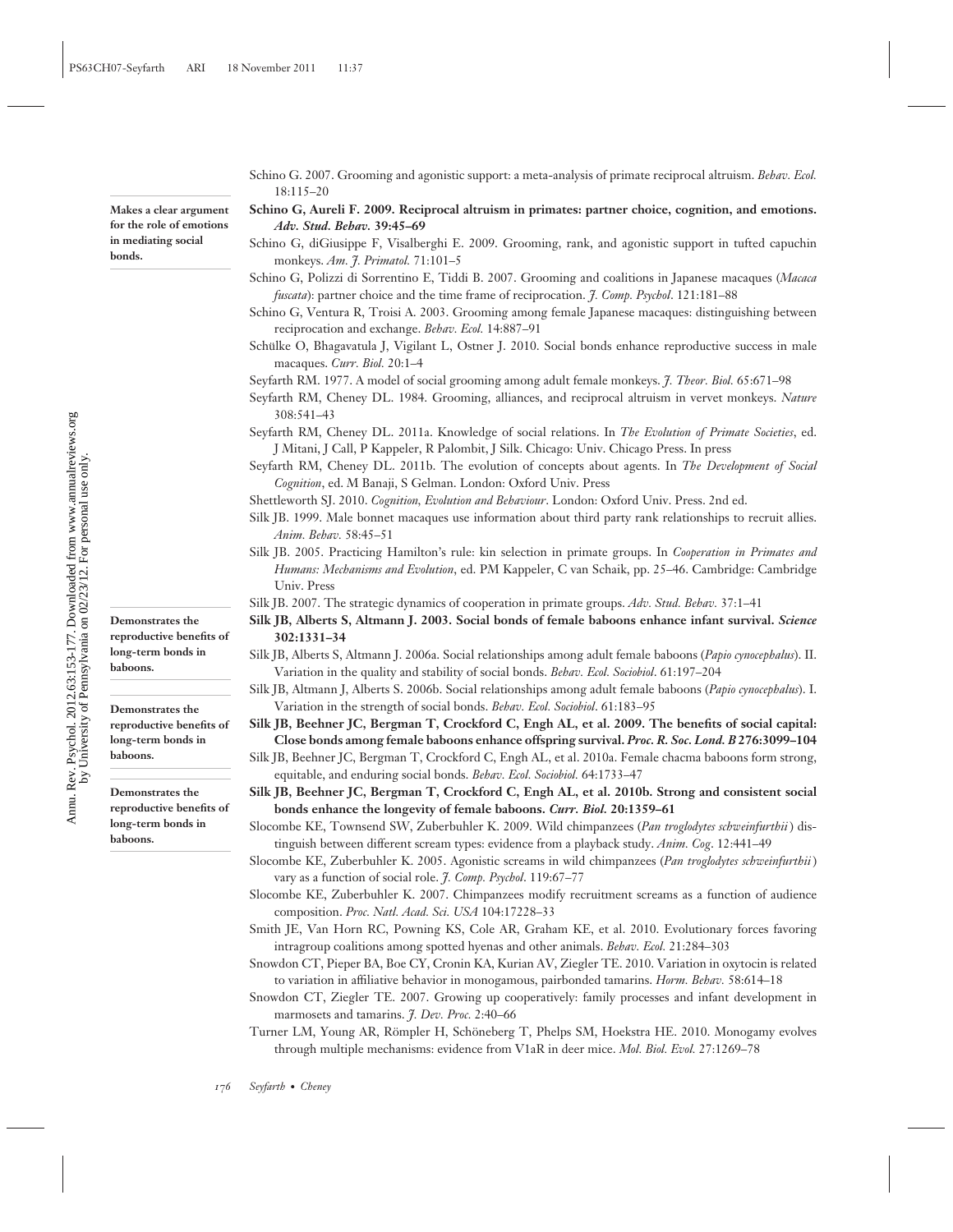- Uchino BN, Cacioppo JT, Kiecolt-Glaser JK. 1996. The relationship between social support and physiological processes: a review with emphasis on underlying mechanisms and implications for health. *Psychol. Bull.* 119:488–531
- Uvnas-Moberg K. 1997. Physiological and endocrine effects of social contact. In *The Integrative Neurobiology of Affiliation*, ed. CS Carter, I Lederhendler, B Kirkpatrick, pp. 245–62. Cambridge, MA: MIT Press
- Watanabe K. 2001. A review of 50 years of research on the Japanese monkeys of Koshima: status and dominance. In *Primate Origins of Human Cognition and Behavior*, ed. T Matsuzawa, pp. 405–17. Berlin: Springer-Verlag
- Watts D. 1998. Coalitionary mate-guarding by male chimpanzees at Ngogo, Kibale National Park, Uganda. *Behav. Ecol. Sociobiol.* 44:43–55
- Watts D. 2000a. Grooming between male chimpanzees at Ngogo, Kibale National Park. I. Partner number and grooming and reciprocity. *Int. J. Primatol.* 21:189–210
- Watts D. 2000b. Grooming between male chimpanzees at Ngogo, Kibale National Park. II. Male rank and priority of access to partners. *Int. J. Primatol.* 21:211–38
- Watts DP. 2002. Reciprocity and interchange in the social relationships of wild male chimpanzees. *Behaviour* 139:343–70
- Watts DP, Mitani JC. 2001. Boundary patrols and intergroup encounters in wild chimpanzees. *Behaviour* 138:299–327
- Weidt A, Hofmann SE, Konig B. 2008. Not only mate choice matters: fitness consequences of social partner choice in female house mice. *Anim. Behav.* 75:801–8
- Weingrill T, Lycett JC, Henzi SP. 2000. Consortship and mating success in chacma baboons (*Papio cynocephalus ursinus*). *Ethology* 106:1033–44
- Wells R. 2003. Dolphin social complexity: lessons from long-term study and life history. In *Animal Social Complexity*, ed. FBM de Waal, P Tyack, pp. 32–56. Cambridge, MA: Harvard Univ. Press
- Widdig A, Nurnberg P, Krawczak M, Streich WJ, Bercovitch F. 2001. Paternal relatedness and age proximity regulate social relationships among adult female rhesus macaques. *Proc. Natl. Acad. Sci. USA* 98:13768–73
- Widdig A, Streich WJ, Nürnberg P, Croucher PJP, Bercovitch F, Krawczak M. 2006. Paternal kin bias in the agonistic interventions of adult female rhesus macaques (*Macaca mulatta*). *Behav. Ecol. Sociobiol*. 61:205–14
- Wittig RM. 2010. The function and cognitive underpinnings of post-conflict affiliation in wild chimpanzees. In *The Mind of the Chimpanzee*, ed. EV Lonsdorf, SR Ross, T Matsuzawa, pp. 208–19. Chicago: Univ. Chicago Press
- Wittig RM, Boesch C. 2003a. The choice of post-conflict interactions in wild chimpanzees (*Pan troglodytes*). *Behaviour* 140:1527–59
- Wittig RM, Boesch C. 2003b. Food competition and linear dominance hierarchy among female chimpanzees of the Tai National Park. *Int. J. Primatol.* 24:847–67
- Wittig RM, Boesch C. 2010. Receiving post-conflict affiliation from the enemy's friend reconciles former opponents. *PLoS One* 5:e13995
- Wittig RM, Crockford C, Lehmann J, Whitten PL, Seyfarth RM, Cheney DL. 2008. Focused grooming networks and stress alleviation in wild female baboons. *Horm. Behav.* 54:170–77
- Wittig RM, Crockford C, Wikberg E, Seyfarth RM, Cheney DL. 2007. Kin-mediated reconciliation substitutes for direct reconciliation in female baboons. *Proc. R. Soc. Lond. B* 274:1109–15
- Yamada M. 1963. A study of blood relationship in the natural society of the Japanese macaque: an analysis of co-feeding, grooming, and playmate relationships in Minoo-B troop. *Primates* 4:43–65
- Yee JR, Cavigelli SA, Delgado B, McClintock M. 2008. Reciprocal affiliation among adolescent rats during a mild group stressor predicts mammary tumors and lifespan. *Psychosom. Med.* 70:1050–59
- Zhou WX, Sornette D, Hill RA, Dunbar RIM. 2005. Discrete hierarchical organization of social group size. *Proc. R. Soc. Lond. B* 272:439–44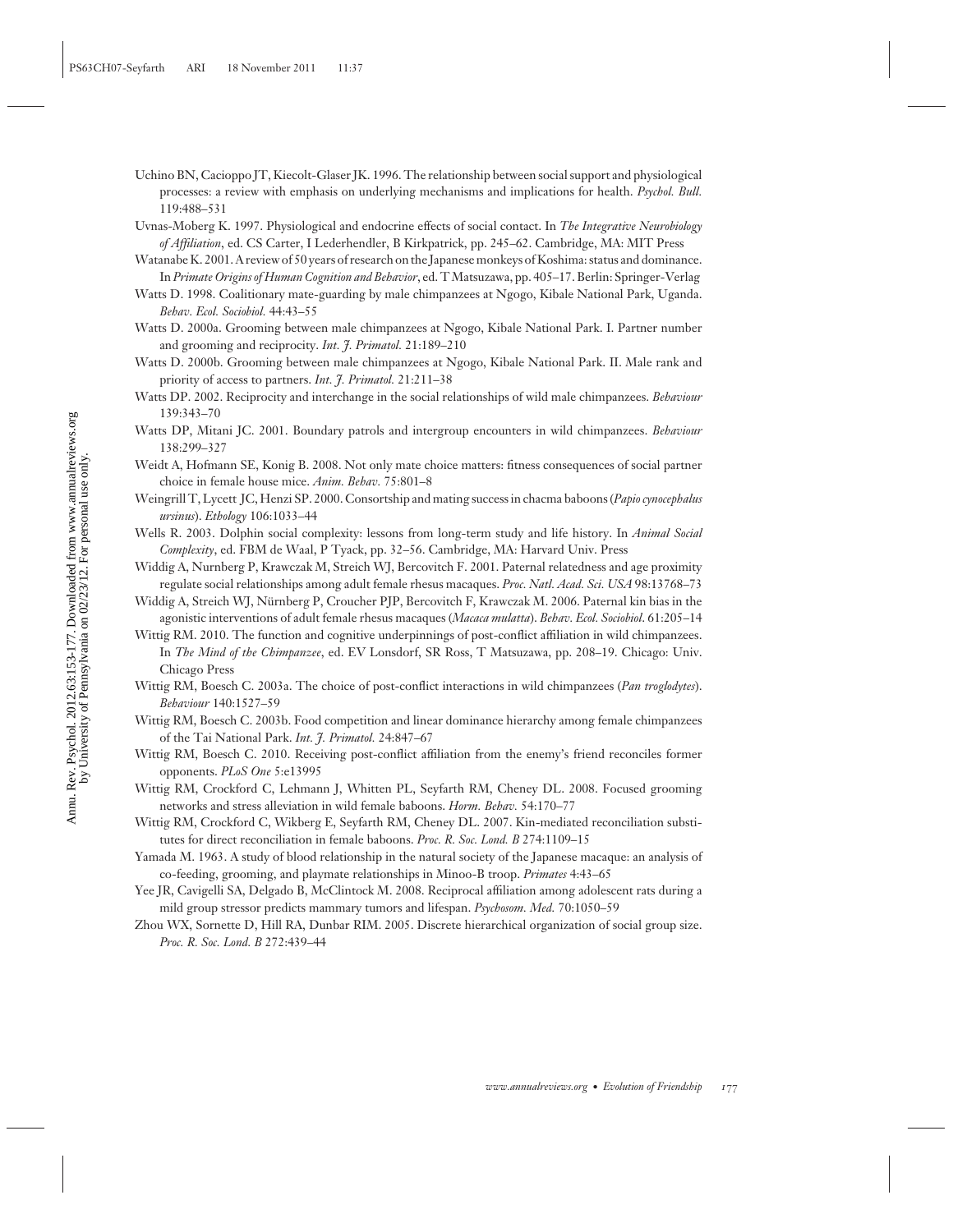

#### **Figure 1**

Male chimpanzees in Ngogo, Uganda (*a*) engage in grooming, (*b*) share meat after killing a monkey, and (*c*) embark on a border patrol against males of a neighboring community. Among individual males, there is a significant positive correlation among all three behaviors, even though they do not necessarily occur together in time. Photos by John Mitani.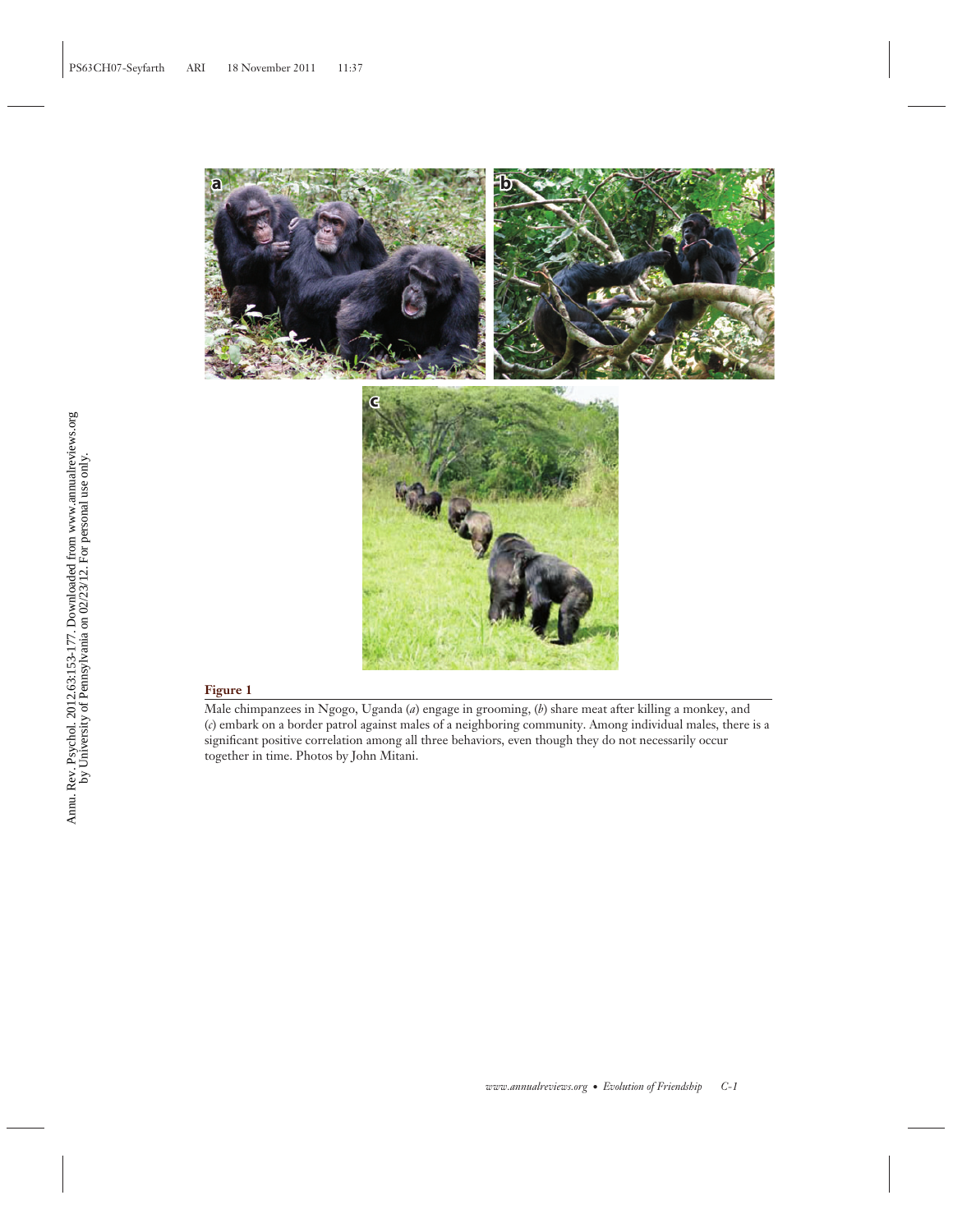### **Annual Review of Psychology**

# $V$ Olume 63, 2012 **Contents**

# **Prefatory**

| Working Memory: Theories, Models, and Controversies                                               |
|---------------------------------------------------------------------------------------------------|
| <b>Developmental Psychobiology</b>                                                                |
| Learning to See Words<br>Brian A. Wandell, Andreas M. Rauschecker, and Jason D. Yeatman 31        |
| <b>Memory</b>                                                                                     |
| Remembering in Conversations: The Social Sharing<br>and Reshaping of Memories                     |
| <b>Judgment and Decision Making</b>                                                               |
| <b>Experimental Philosophy</b><br>Joshua Knobe, Wesley Buckwalter, Shaun Nichols, Philip Robbins, |
| <b>Brain Imaging/Cognitive Neuroscience</b>                                                       |
| Distributed Representations in Memory: Insights from Functional<br><b>Brain Imaging</b>           |
| <b>Neuroscience of Learning</b>                                                                   |
| Fear Extinction as a Model for Translational Neuroscience:<br>Ten Years of Progress               |
| <b>Comparative Psychology</b>                                                                     |
| The Evolutionary Origins of Friendship                                                            |
| <b>Emotional, Social, and Personality Development</b>                                             |
| Religion, Morality, Evolution                                                                     |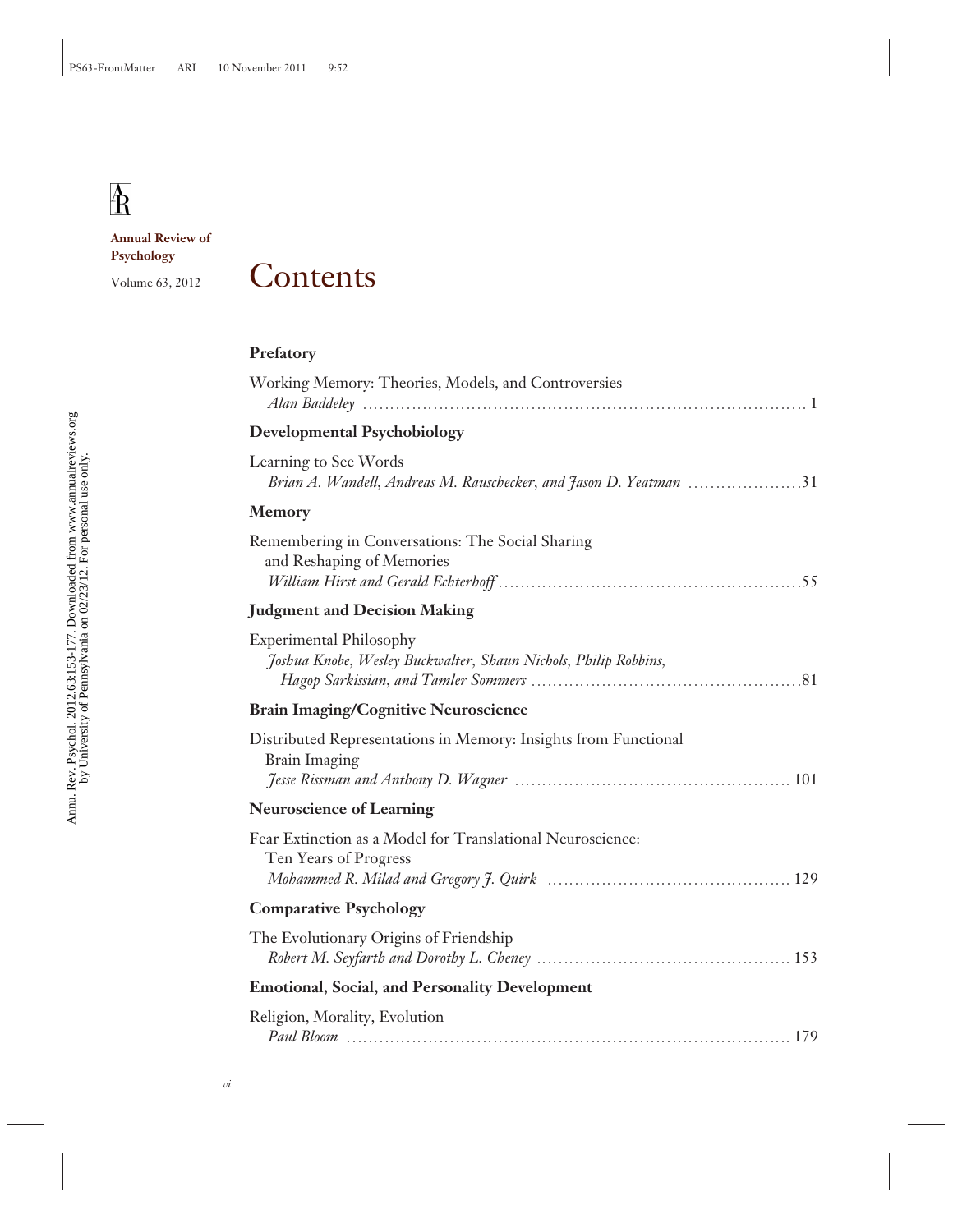# **Adulthood and Aging**